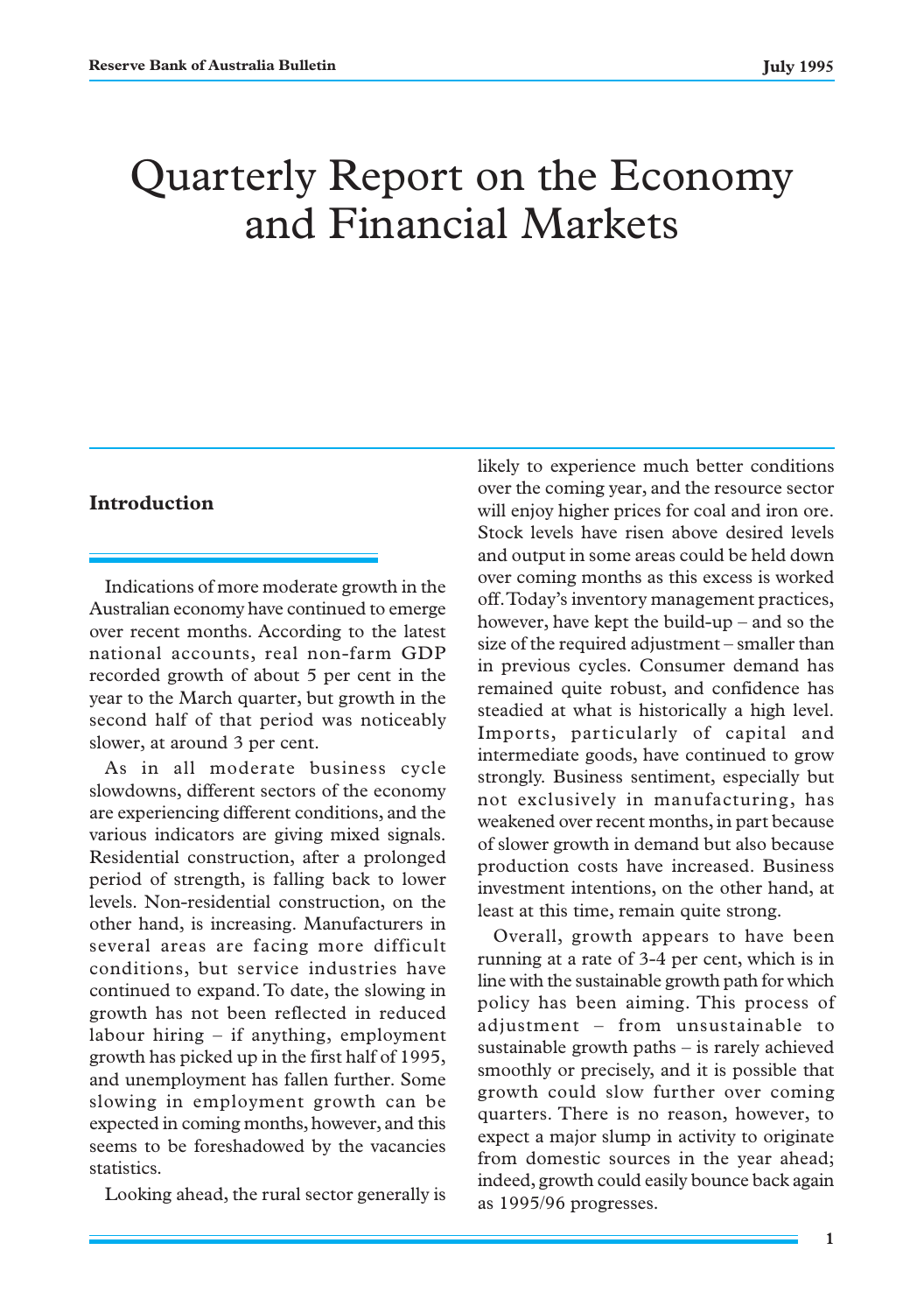The external environment poses some question marks for activity. Growth in the US economy has slowed quite quickly, and the short-term outlook for Japan has worsened. While growth in the other east and south-east Asian economies continues to be robust and should offer good opportunities to exporters, trends in the two largest economies need to be watched closely; the recent reductions in official interest rates in those two countries are, at the margin, positive developments.

Changes in the international climate are influencing Australian financial markets. Yields on US securities have fallen sharply as markets anticipated the recent easing in US monetary policy. This has been echoed in Australian markets, with yields on Australian bonds and domestic short-term securities declining as markets reassessed the likelihood of any further rises in official interest rates. For the exchange rate, these international influences have been less favourable. Assessments that growth abroad was slowing have brought to an end the rise in commodity prices, reducing support for the Australian dollar. At the same time, concerns about the current account have intensified on the back of some large monthly numbers. By the end of June, sentiment towards the exchange rate had turned bearish, pushing the \$A to its lowest levels since late 1993.

The decline in the exchange rate over the past six months is adding appreciably to costs at the wholesale level, and these can be expected – with a lag – to feed into prices for final goods. Domestic pressures on costs and prices are also continuing for the time being, with some producer price series rising by 4 per cent or more over the past year, and some measures of labour costs by 4-5 per cent over the same period. These pressures come from a variety of sources, some of which are related to the earlier period of very strong domestic growth. The slower growth now in prospect is likely to moderate future rises, but the working out of the pressures already in the pipeline is expected to result in a cyclical increase in underlying inflation over the next year. In this environment, the Bank believes that official rates should be maintained at their present levels for the time being.

# **Economic Activity**

The latest national accounts showed growth in real GDP of 0.5 per cent in the March quarter, and 3.7 per cent in the year to March. Non-farm GDP was 5.0 per cent higher in March than a year earlier, but the rate of expansion over the second half of that period was a good deal slower than in the first half (see Graph 1). This broad pattern is consistent with other information which has been suggesting for some months that the economy, while still growing, is doing so at a reduced pace.

Assessing the likely extent and longevity of that slowing from the national accounts is difficult, given that, over the past year, the three measures of output growth have diverged significantly (see Table 1). The picture is further complicated by the fact that some other indicators of economic activity – imports, and particularly employment – have not, to this point, exhibited clear signs of a slowing. In general, however, the best assessment appears to be that growth is running at a rate close to (or even possibly slightly below) the economy's likely potential growth rate of 3 to 4 per cent, whereas six to nine months ago it was unsustainably fast.



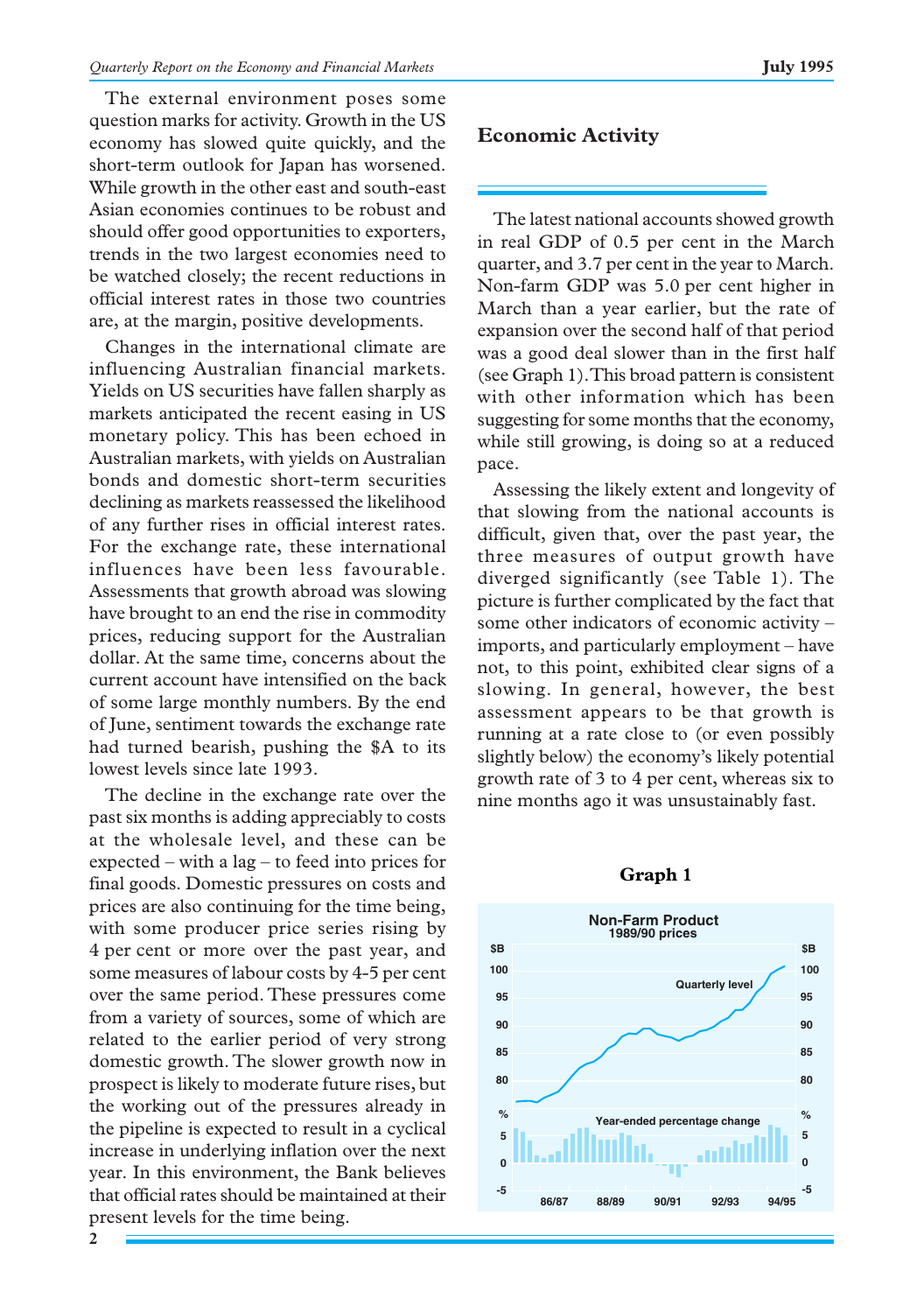|  |                     |  | <b>Table 1: Spending and Output</b> |
|--|---------------------|--|-------------------------------------|
|  | (Percentage change) |  |                                     |

|                                                                                                 | 1994                     | 6 mths 6 mths Year to<br>to Sep to Mar<br>quarter quarter quarter<br>1995 | Mar<br>1995                     |
|-------------------------------------------------------------------------------------------------|--------------------------|---------------------------------------------------------------------------|---------------------------------|
| Private final demand $*$ 4.9<br><b>GNE</b><br>Non-farm $GDP(A)$<br>GDP(A)<br>of which: $GDP(E)$ | 3.5<br>3.5<br>2.6<br>1.4 | 1.6<br>1.7<br>1.5<br>1.1<br>1.2                                           | 6.6<br>5.4<br>5.0<br>3.7<br>2.7 |
| GDP(I)<br>GDP(P)                                                                                | 2.8<br>3.6               | 1.0<br>1.2.                                                               | 3.8<br>4.8                      |

\* Excluding transfers to and from the public sector.

### **The household sector**

Growth in private *consumption* has continued to be quite robust. Private consumption rose by 0.8 per cent in real terms in the March quarter, to be 4.7 per cent higher than a year earlier. More recent indicators suggest that this growth has continued (see Graph 2). Monthly data on *retail trade* have been volatile, but taking March, April and May together, the value of retail trade was some 2 per cent higher than in the preceding three-month period, and 8 per cent higher than in the corresponding period a year earlier.

Data on *passenger vehicle registrations* have also been volatile but, on average, quite strong. For the three months to May, passenger vehicle registrations were 3 per cent higher than in the preceding three months and 13 per cent higher than a year earlier. These results may have been affected by the sales tax change announced in the May Budget, which could have brought forward some sales. For that reason alone, vehicle sales could fall off in the second half of 1995.

Overall, the expansion in consumption has run ahead of income growth over the past year. Solid growth has occurred in wage incomes but there was little growth in unincorporated enterprise income (partly as a result of falling farm incomes), so that growth in overall *household disposable income* has lagged. The estimated household saving rate has fallen to around 3 per cent.

### **Graph 2**



Barring a major deterioration in employment prospects, there is likely to be solid growth in household incomes in the coming year, from rising wages and a recovery in the farm sector. Consumption growth over the year ahead is expected to be below the exceptional growth recorded in 1994/95, but a solid expansion in consumer spending is still likely even with some increase in saving rates.

Current indicators of *consumer sentiment,* such as the Westpac-Melbourne Institute index, suggest that confidence has stabilised, and even increased a little over recent months. Recent levels are well below those seen in mid 1994, but close to those of the period of strong growth in the late 1980s. In part, the recent rise in consumer confidence appears to be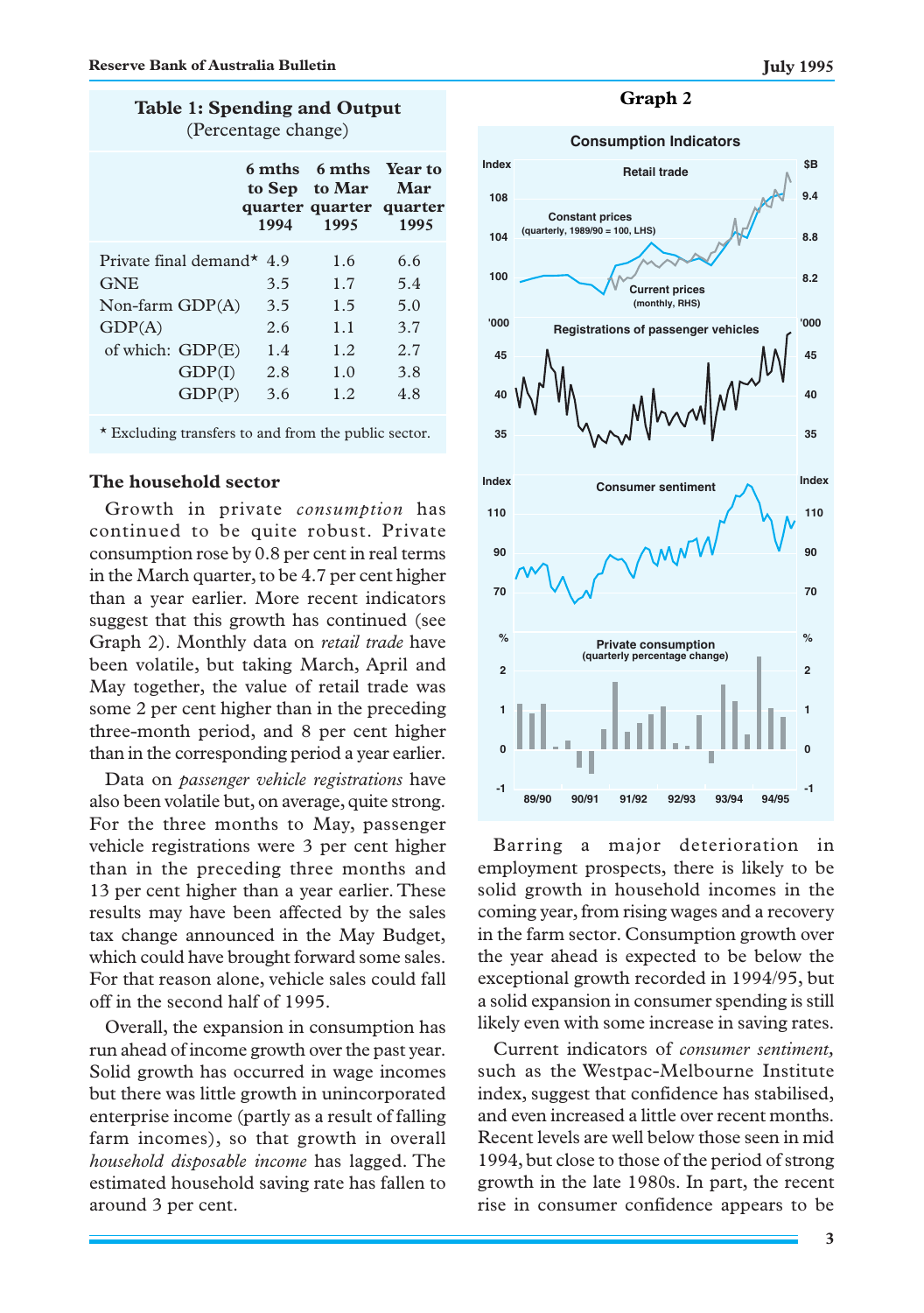attributable to strong employment growth and a scaling back of earlier expectations about future interest rate increases.

*Dwelling investment* is clearly in the downward phase of its cycle. The value of approvals of new housing loans for owner-occupation fell by 9 per cent in the three months to April, to be 26 per cent lower than in the same period a year earlier. However, preliminary information available to the Bank suggests little change in approvals occurred in May.

Dwelling *commencements* fell by 13 per cent in the March quarter, following a 4.4 per cent fall in the December quarter. The March quarter outcome was driven by a 10 per cent fall in commencements of houses and a 19 per cent fall in commencements of medium-density dwellings. *Building approvals* data for March through to May show a 12 per cent fall compared with the preceding three months, and imply a further large fall in dwelling commencements in the June quarter (see Graph 3).

This downturn in housing construction comes after the exceptionally high levels of the past couple of years. Even now, numbers



**Graph 3**

of commencements are barely down to the best available estimates of the ongoing demand for residential accommodation based on demographic trends. This suggests that housing activity could keep falling for some time yet. Judging from the finance approvals data, demand by owner-occupiers has fallen noticeably more than that by investors. Finance for investment in rental properties has fallen somewhat, but appears to be continuing at a high level at present, perhaps spurred on by low rates of vacancies in the rental housing segment in some locations.

# **Business conditions**

Conditions for many businesses have become more difficult in recent months. With the growth in sales slowing and firms' costs increasing faster, it has become more difficult for many firms to sustain the expansion in profits seen earlier in the cycle. Reflecting this, private corporate *gross operating surplus* (GOS) in the national accounts fell by 2 per cent in the six months to the March quarter, following growth of 7 per cent in the preceding six months. Corporate interest payments are a little higher than a year ago but remain quite low when viewed over the past decade. Overall, the level of company profitability, and the share of profits in nominal national income, remain quite high by historical standards.

In some areas, however, profit margins are starting to be squeezed. In *manufacturing* in particular, cost pressures have picked up as a result of higher material and labour costs (see the section on 'Inflation Trends and Prospects' for details), but output prices have risen less quickly than costs. Manufacturing has enjoyed very strong growth over recent years – its output and productivity growth rates, for example, have been considerably stronger than the economy-wide average, and export performance has been remarkably strong – but business surveys suggest it is now slowing noticeably. This slowing is most pronounced, as would be expected, in areas supplying the housing industry.

*Confidence* in the manufacturing sector appears to have receded sharply, with the latest ACCI-Westpac survey recording the weakest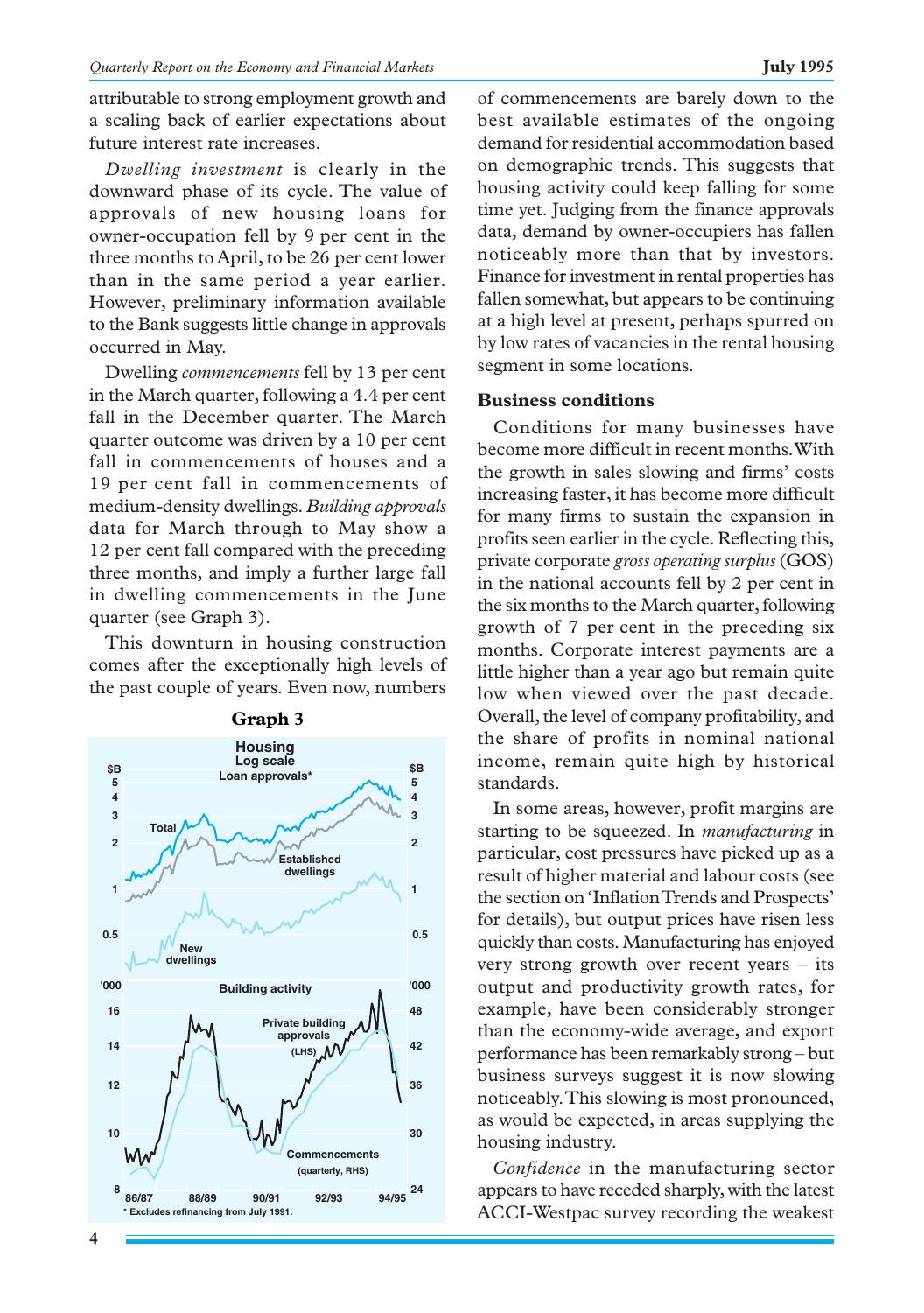outcomes for several years. New orders, output, profits and overtime were reported to be weaker in the June quarter, and generally weaker than expected at the time of the previous survey in March. The profit outlook also has declined sharply in recent quarters. In business more generally, confidence appears to have weakened further in recent months, but not by as much as in manufacturing.

Business *investment* spending has continued to expand (see Graph 4). In the March quarter, private equipment investment rose by nearly 2 per cent (abstracting from transfers to and from the public sector and lumpy items). This increase in investment is weaker than that shown by indicators of the supply of investment goods, such as underlying capital imports (which rose by 12 per cent in the quarter) and manufacturers' sales of industrial machinery and equipment (which rose by around 7 per cent). Since its trough in September 1992, equipment investment has been growing at an average annual rate of around 18 per cent, rising from  $5^{1/2}$  per cent of GDP to nearly  $7^{1/2}$  per cent (although this is still a little below levels recorded in the late 1980s).

The latest capital expenditure survey suggests that equipment investment will rise in the June quarter, and that growth for the 1994/95 year is likely to be close to the original Budget forecast of 18 per cent. Equipment investment is likely to rise further during



### **Graph 4**

1995/96, although at a slower pace. The latest ABS capital expenditure survey of investment intentions reported upward revisions to planned investment, with the second reading for investment intentions in 1995/96 16 per cent higher than the first (quite weak) reading reported three months earlier, and 7 per cent higher than the corresponding reading for 1994/95, a year earlier. Implementation of these plans would take investment to levels consistent with a significant lift in the stock of business sector equipment capital.

At the same time, there are now clear signs of a recovery in expenditure on *non-dwelling construction*, which to this time has remained quite subdued, some 30 per cent below its 1989 peak. In underlying terms, non-dwelling construction rose by over 8 per cent in the March quarter. Several large projects are currently under way and are contributing to this pick-up. (These projects include the Melbourne Casino, the M2 motorway in Sydney, a number of major shopping centres and a gas pipeline; recent approvals include the \$550 million Sydney Casino project.) Bigticket items apart, construction activity still looks set to pick up.

One area of weakness in the short term is the emergence of a build-up in *stocks* over the past six to nine months. While the rate of growth in wholesale and retail trade stocks has slowed sharply, the rate of growth of manufacturers' stocks has continued to rise. As most business surveys have been suggesting that producers had in fact intended to *reduce* their stock holdings in recent quarters, there appears to be an involuntary element in recent stock movements. A correction to this has already commenced; in the March quarter expenditure accounts, for example, slower stock accumulation reduced growth in real GDP by 0.7 of a percentage point. Even so, the aggregate ratio of stocks to sales in the non-farm sector remained slightly above trend, which suggests that businesses will seek a further slowing in stock building in coming months. The dynamics of the stock cycle are likely to be considerably less important in 0 82/83 85/86 88/89 91/92 94/95<sup>0</sup> driving the overall cycle in production than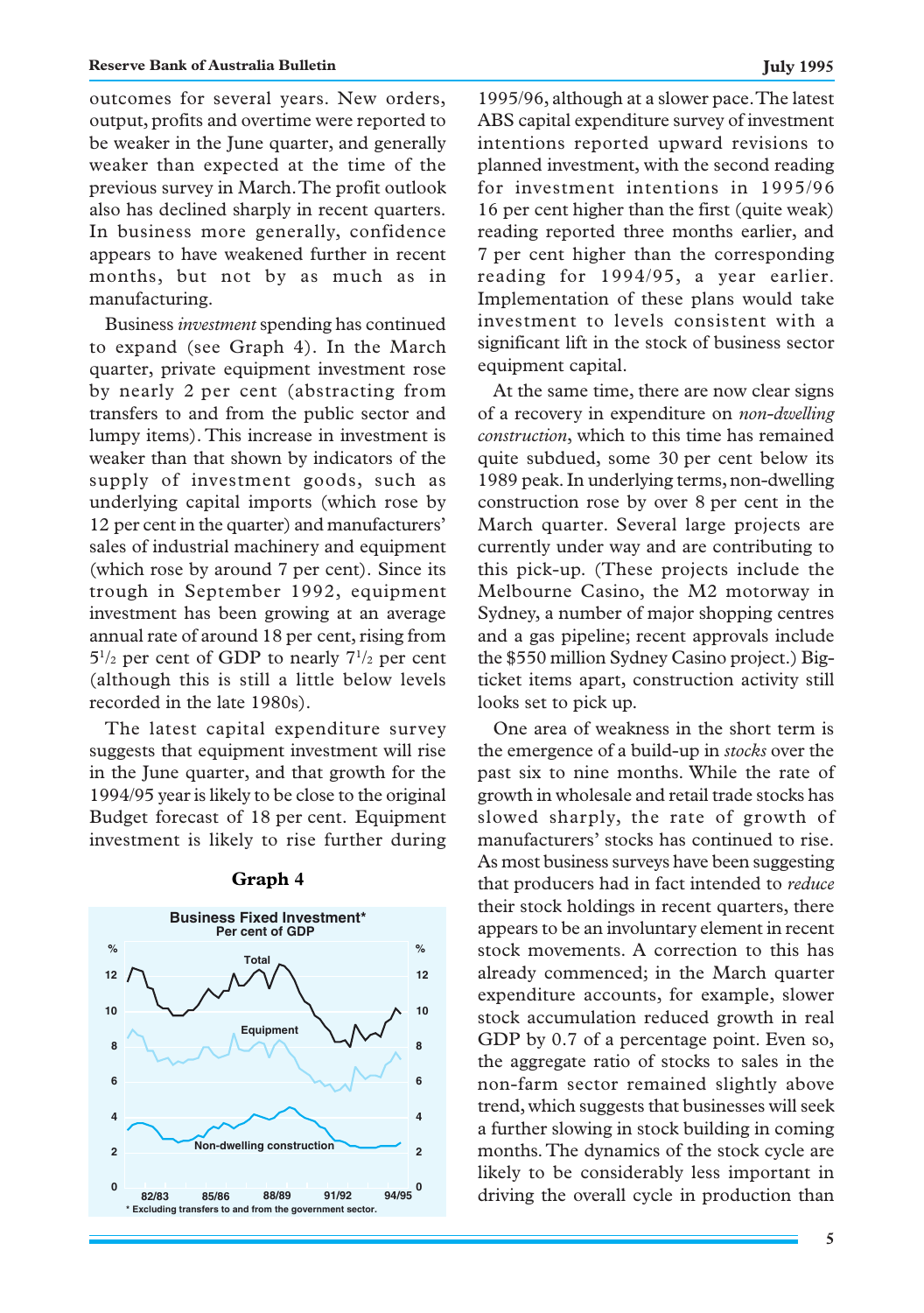in the past, however, because modern inventory management practices have prevented a large build-up in unwanted inventories to the extent seen in some past cycles.

# **The rural sector**

At least in some areas the drought is abating and a recovery in the rural sector is under way. Widespread rain received over recent months has helped grain plantings, though good follow-up rains will be required if yields in the rural sector are to return to 'normal'. Currently, 60 per cent of NSW and 35 per cent of Queensland remain droughtdeclared, but these are down on the figures of several months ago.

The Australian Bureau of Agriculture and Resource Economics (ABARE) reports that crops planted last summer, such as cotton, rice and sorghum, have experienced favourable seasonal conditions. While the cotton and rice areas sown have fallen from last year, yields are expected to be considerably higher. The sorghum crop is estimated to be slightly higher than in the previous year and this should limit the need for further feedgrain imports. For winter crops, the latest ABARE forecasts are for a wheat crop of 16 million tonnes in 1995/96, up from just 9 million tonnes in 1994/95. The barley crop is forecast to be double that of last season.

A strong rural recovery would provide a significant boost to the economy in the second half of 1995/96. A return to pre-drought production levels would, at current prices, see farm incomes rise by more than 50 per cent.

# **Public finance**

The *Commonwealth Budget* for 1995/96 provides for a sizeable improvement in the budget balance, from a deficit of \$11.6 billion in 1994/95 to a small surplus in 1995/96. Larger surpluses are projected in following years. As a proportion of GDP, the total Public Sector Borrowing Requirement is estimated to fall by more than 2 per cent in 1995/96, to less than  $\frac{1}{2}$  per cent.

The Budget contains a mix of revenue and spending measures and asset sales to reduce

borrowing. Excluding major asset sales, State debt repayments and some other items of a financing nature, the Budget deficit is estimated to be around  $1\frac{1}{2}$  per cent of GDP in 1995/96, compared with an estimated outcome on the same basis in 1994/95 of about 3 per cent of GDP. This is a substantial change in one year. In the same 'underlying' sense, the Budget is expected to move into surplus in coming years (see Graph 5).

More than half of the expected improvement in the underlying deficit from 1994/95 to 1995/96 comes from on-going economic growth and previously announced measures. Measures announced in this Budget are estimated to reduce the deficit by some  $$2<sup>1</sup>/<sub>2</sub>$  billion, and are likely to be mildly restrictive, in contrast to the 1994/95 Budget which (together with other policies announced at that time) was mildly expansionary. The bulk of the measures in the 1995/96 Budget come from the revenue side and include rises in some existing taxes. The remaining measures largely reflect projected savings on labour-market programs and improvements in the efficiency of the public sector. These savings are expected to carry over into future years.

The restrictive stance by the Commonwealth is not being matched by all the States. *State budgets* suggest that there will be a further increase in spending by a number of the States in 1995/96 including infrastructure projects.



# **Graph 5**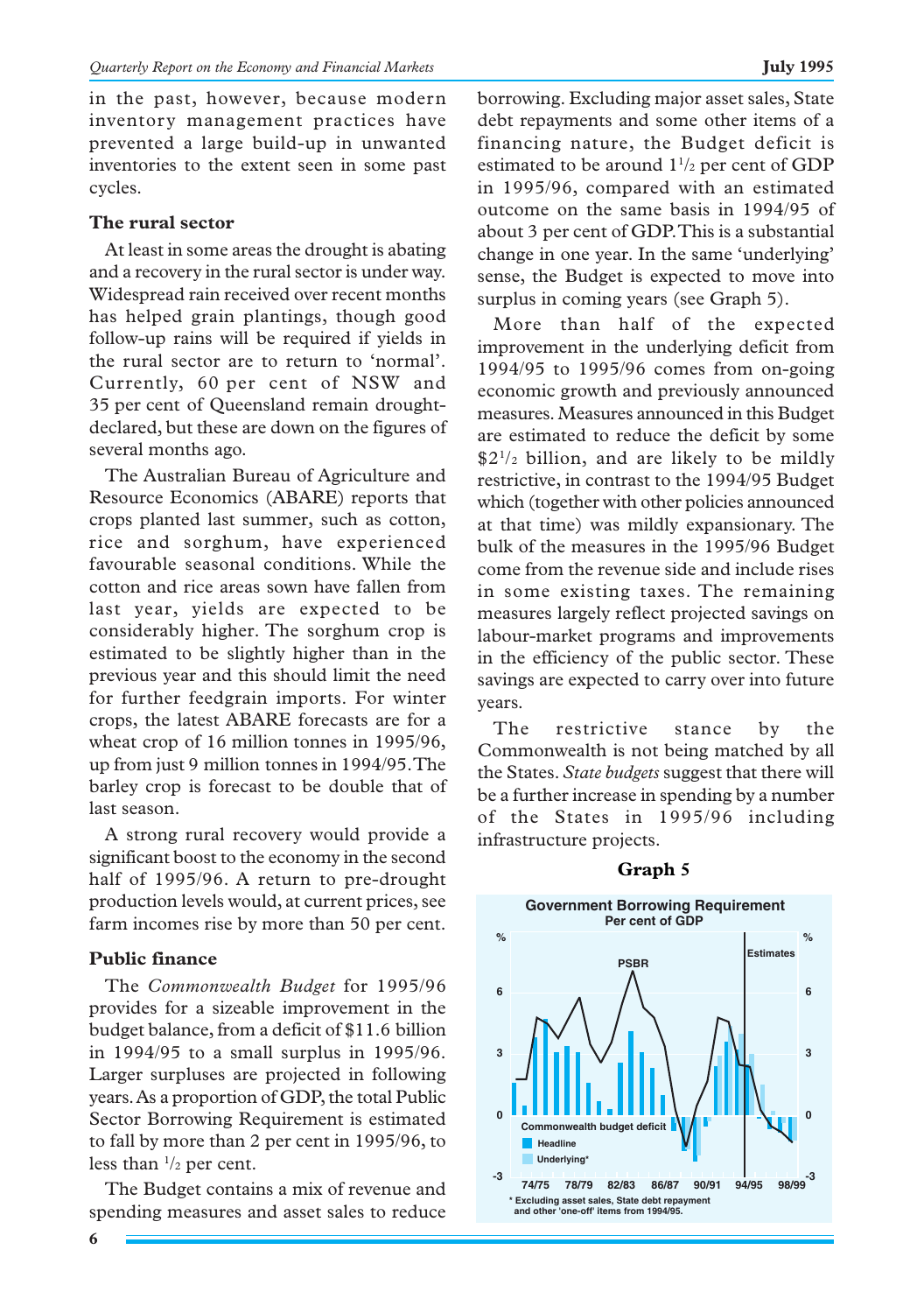The net effect on public saving of Commonwealth Budget measures appears to be about 1 per cent of GDP per annum on an on-going basis. This will be supplemented by the decision to pursue a phased introduction, beginning in 1997/98, of employee contributions to superannuation, which will reach 3 per cent of earnings when fully implemented. These payments will be matched by government payments for lowand middle-income earners in lieu of the second instalment of tax cuts announced in 1992 and scheduled to take effect in 1998. These initiatives, together with the superannuation arrangements already in place, could raise national saving substantially by the early years of the next decade.

### **External Developments**

### **International economy**

In the *United States*, growth in real GDP in the March quarter was 2.7 per cent (annual rate), compared with 5 per cent in the December quarter and 4 per cent for 1994 as a whole. The slowdown has since become more pronounced, particularly as production has eased back in response to weak sales in order to limit the build-up in inventories. Industrial production fell in each of the three months to May, and capacity utilisation has fallen by almost two percentage points from its peak. Real retail sales fell slightly in April and May. In the labour market, non-farm employment increased by an average of about 60,000 per month in the June quarter compared with 226,000 in the March quarter (see Graph 6). The unemployment rate has risen slightly to 5.6 per cent.

Inflation appears to have edged up a little in recent months, with the core Consumer Price Index rising by 3.1 per cent over the year to May, and at a rate slightly faster than this during the first five months of 1995. Wage costs are rising more slowly than prices, with average hourly earnings increasing 2.7 per cent in the year to May. The Federal

### **Graph 6**



Reserve lowered the Federal funds rate by 0.25 per cent to 5.75 per cent on 6 July, stating that inflationary pressures had receded enough to accommodate a modest adjustment to monetary conditions.

With the slowing in growth, the possibility of a mild outright contraction of the US economy has increased, particularly given the run-up in inventories. At the same time, however, the risk of a bigger downturn later, associated with a build-up in inflationary pressures and other imbalances forcing a sharper tightening of macroeconomic policies, has receded. This improves the prospects for growth in 1996. Already, falling long-term bond yields have led to lower mortgage interest rates, and hence more favourable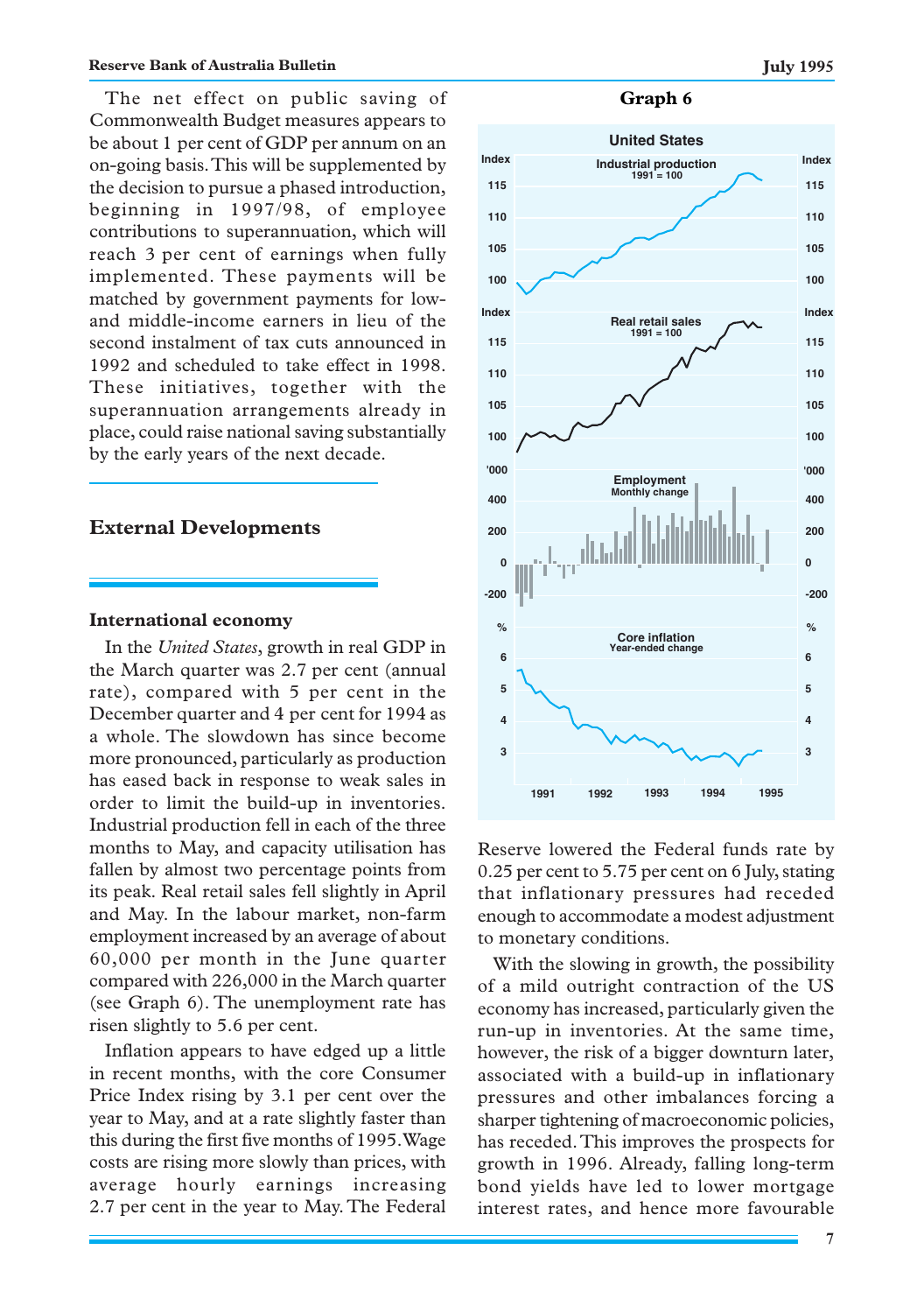conditions in the residential housing market. Consumer sentiment also remains at high levels.

In *Japan*, on the other hand, the incipient recovery appears to have lost momentum. Real GDP increased by 0.1 per cent in the March quarter and was little changed from a year earlier. Government consumption, business investment and housing construction showed positive growth but government investment fell further. More recent indicators suggest weaker economic performance. Industrial production, which was the one major indicator to show solid growth in 1994 and early 1995, turned down in April and May (see Graph 7); further falls in June and July are expected. The *Tankan* survey of



### **Graph 7**

corporations conducted by the Bank of Japan in May indicated that business sentiment has improved slightly across all industries, but retail sales continue to decline, despite tax cuts and lower prices which have improved consumers' purchasing power. Share prices have fallen, and concerns have increased over the bad debt position of the banks, notwithstanding a recent initiative to address this situation.

The Bank of Japan reduced short-term interest rates in April and again in early July, with the overnight call rate falling below 1 per cent, an historical low. Two fiscal stimulus packages have been put in place since March. Recovery in Japan is still being hampered, however, by the strength of the yen, continued industrial restructuring, the weakened condition of the financial sector and the associated low levels of confidence.

The strength of the yen has provided a boost to competitiveness for *non-Japan East Asia*. GDP in both South Korea and Malaysia increased by about 10 per cent in the year to the March quarter, while in Taiwan, output grew by 7 per cent (Table 2). The Bank of Korea has recently revised its forecast for 1995 GDP growth to 9 per cent, up from the earlier forecast of 7.3 per cent. In these countries, the current pace of expansions generally exceed estimates of long-term sustainable rates of growth, raising the risk of increased inflationary pressure if they are sustained.

In *China*, the pace of activity is moderating. Even so, real GDP in the first quarter of 1995 was 11 per cent above the level of a year earlier. Consumer price inflation remains high at around 20 per cent, but down from the peak rate of around 25 per cent in 1994.

In *New Zealand* real GDP increased 0.9 per cent in the March quarter and 6 per cent over the year. Employment increased by 5 per cent over the year to the March quarter, and the unemployment rate fell to below 7 per cent. Despite the strength of the labour market, ordinary-time wages increased by only 1.3 per cent over the year. Inflation is expected to pick up a little, temporarily exceeding the Reserve Bank of New Zealand's 0-2 per cent target.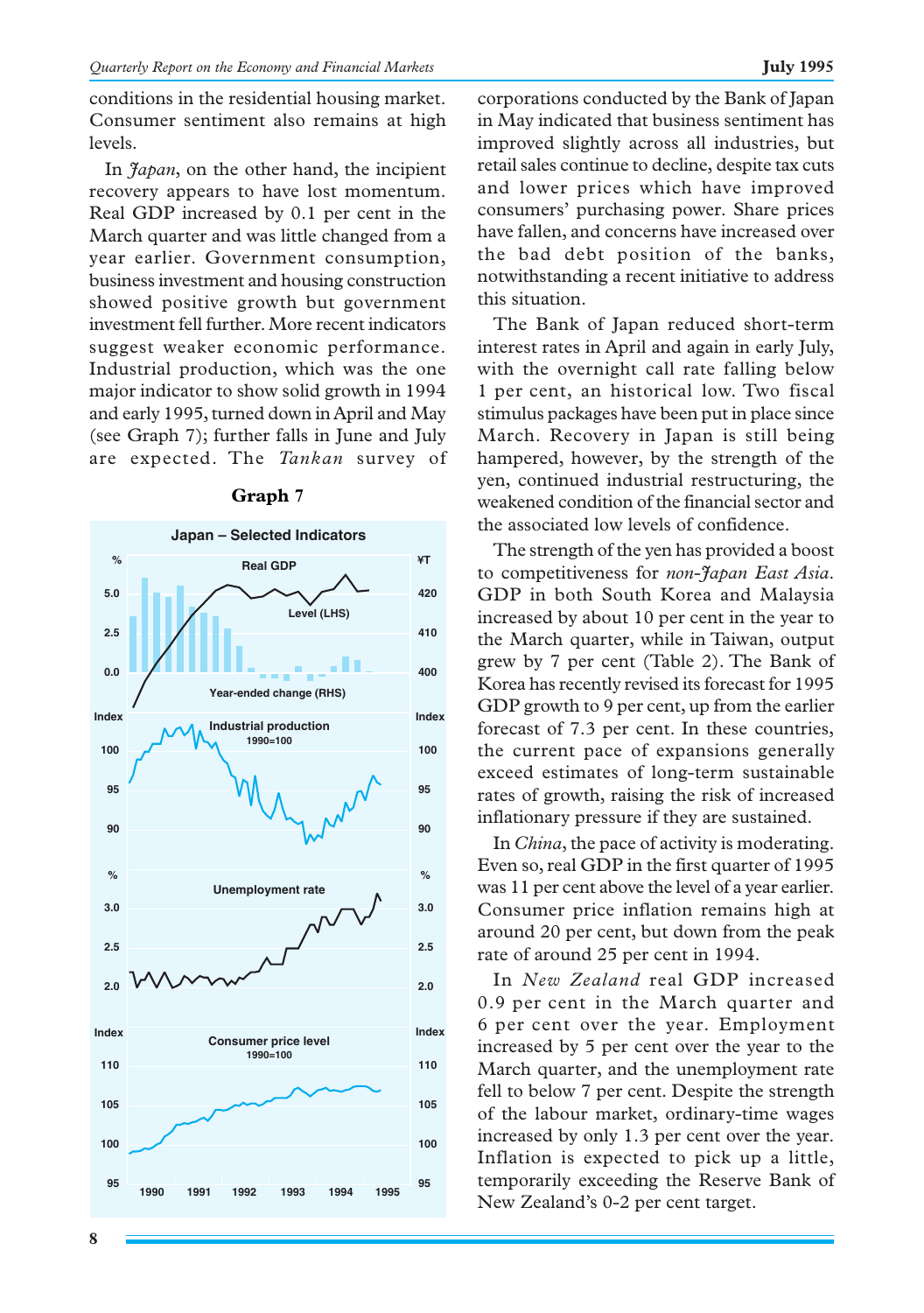|           | (Percentage change over year to period shown) |      |                   |                  |                   |
|-----------|-----------------------------------------------|------|-------------------|------------------|-------------------|
|           | <b>Share</b><br>of Aust<br><b>Exports</b>     |      | <b>GDP</b> growth | <b>Inflation</b> |                   |
|           | (1)                                           | 1994 | Year to<br>latest | 1994             | Year to<br>latest |
| S. Korea  | 7.1                                           | 8.4  | 9.9               | 6.3              | 5.1               |
| Singapore | 5.6                                           | 10.1 | 7.2               | 3.6              | 2.2               |
| China     | 4.1                                           | 11.8 | 11.2              | 24.7             | 19.7              |
| Taiwan    | 4.4                                           | 6.5  | 7.0               | 4.1              | 4.7               |
| Malaysia  | 2.7                                           | 8.8  | 9.9               | 3.7              | 3.3               |
| Hong Kong | 4.1                                           | 5.5  | n.a.              | 8.1              | 9.6               |
| Indonesia | 3.0                                           | 7.0  | n.a.              | 8.4              | 10.5              |

**Table 2: Selected Economic Indicators – Asia**

(Percentage change over year to period shown)

(1) Export shares are based on data for the last 3 fiscal years.

In *Europe*, growth continues, though there are some signs of it slowing in a couple of the larger economies. In *western Germany*, for example, consumer demand remains weak and business equipment investment remains subdued. Inflation has fallen, with prices rising by 2.3 per cent in the year to June. In *France*, GDP increased by 4.1 per cent in the year to March, largely reflecting a pick-up in consumption and investment. In the *United Kingdom*, GDP increased by 3.7 per cent in the year to March, although more recent indicators suggest some slowing in the rate of growth. Inflation is forecast to pick up over the next year or two, partly as a result of the weakness of sterling.

*Commodity prices* have been mixed over recent months. Increases in contract prices for iron ore and coal came into effect on 1 April. In US dollar terms, the increases were 7 per cent for iron ore and 12.4 and 17.3 per cent for coking and steaming coal respectively. Gold prices also rose. In contrast, base metal prices overall were flat. There were falls in the prices of aluminium and zinc, partially offset by rises in prices of copper, nickel and lead. Base metal stockpiles held at the LME have declined more slowly than expected, while stocks of aluminium held outside the LME have reached record levels.

Rural commodity prices also weakened a little through the June quarter on the back of falls in beef and wool prices. The Eastern Market Indicator price of wool averaged 804 cents per kg in June, 3.5 per cent lower than in March but still over 20 per cent higher than a year earlier. Wheat prices rose sharply, following forecasts by the US Department of Agriculture pointing to a lower-than-expected US crop, and a further fall in world stocks.

These changes left the RBA Commodity Price Index (in SDR terms) at about the same level in June as in March, after a fall of 5 per cent between December and March. The recent movements have been against a background of a general rise in commodity prices over the past 2 years. While the prices of commodities exported by Australia have not risen as sharply as some other commodity baskets, the RBA Index (in SDR terms) is about 8 per cent above the trough in late 1993 (see Graph 8). In \$A terms, with the exchange rate against major currencies weakening, the index has increased by 12 per cent over the past year, and is presently at about the same level as in the late 1980s.

# **Australia's balance of payments**

The *current account deficit* has posted some large numbers over recent months. In the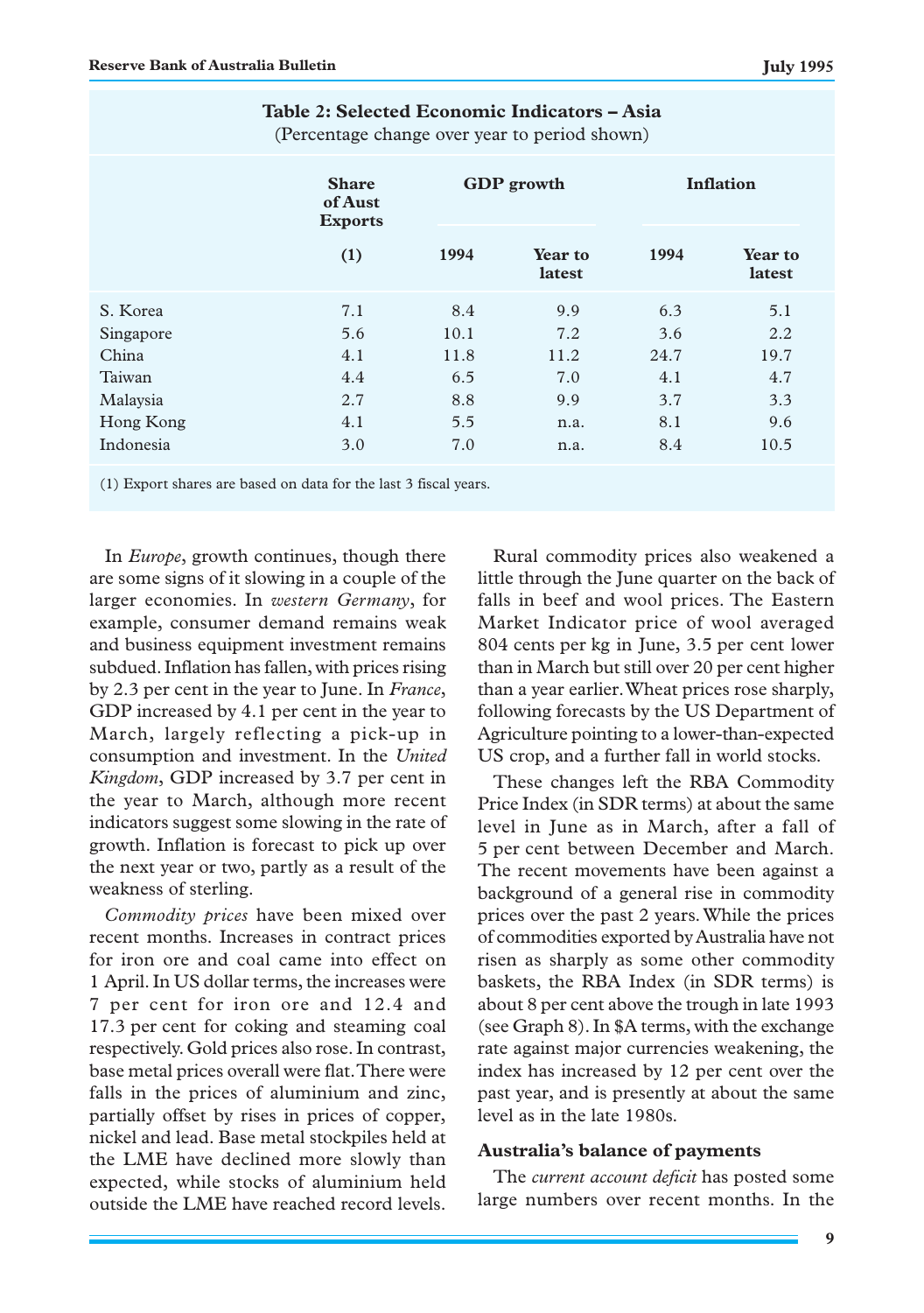### **Graph 8**



three months to May, it averaged \$2.5 billion per month, compared with \$2.2 billion in the previous three months. Relative to GDP – the most sensible way to scale these data – the current account in the three months to May was, at a little below  $6^{1/2}$  per cent, close to the peak in the late 1980s. The goods and services and net income and transfers deficits both widened over this period (see Graph 9). The cumulative current account deficit for the 11 months to May was \$24.3 billion, which is in line with official forecasts of \$27 billion for the year as a whole. The main components of the current account are shown in Table 3.

*Export* volumes grew by 2.8 per cent in the March quarter, following a small fall through the second half of last year. Manufactured



### **Graph 9**

|                                   | 11 months to May (sa):     |                            |  |  |
|-----------------------------------|----------------------------|----------------------------|--|--|
|                                   | 1993/94<br>\$ <sub>b</sub> | 1994/95<br>\$ <sub>b</sub> |  |  |
| Merchandise exports               | 58.6                       | 60.7                       |  |  |
| Merchandise imports               | 58.9                       | 68.2                       |  |  |
| Merchandise trade<br>halance      | $-0.3$                     | $-7.5$                     |  |  |
| Net services                      | $-0.8$                     | $-1.1$                     |  |  |
| Balance on goods<br>and services  | $-1.0$                     | $-8.5$                     |  |  |
| Net income and<br>transfers       | $-14.0$                    | $-15.8$                    |  |  |
| <b>Current account</b><br>balance | $-15.0$                    | $-24.3$                    |  |  |

exports rose by 7.2 per cent, following two quarters of relatively weak growth when some diversion into the strongly-growing domestic market appears to have occurred. Resourcebased exports also grew strongly, rising by 5.7 per cent in the March quarter, following little growth in earlier quarters. Service exports were little changed. Rural export volumes continued to fall, reflecting the ongoing effects of the drought, with a sharp reduction in cereal exports (see Graph 10). More recent data on export values show further growth. In the three months to May, the value of exports of goods and services was about 6 per cent higher than in the preceding three months. Growth was strongest in nonrural exports.

*Imports* have continued to increase over recent months. In underlying terms (excluding large lumpy items, typically of a capital nature), merchandise import volumes grew by 5 per cent in the March quarter, and 21.6 per cent over the year to March. This strong increase was driven by a large increase in imports of capital goods, and a continuing solid increase in intermediate imports.

More recent data on import values have shown further substantial increases, with underlying imports of goods and services rising by 7.8 per cent over the three months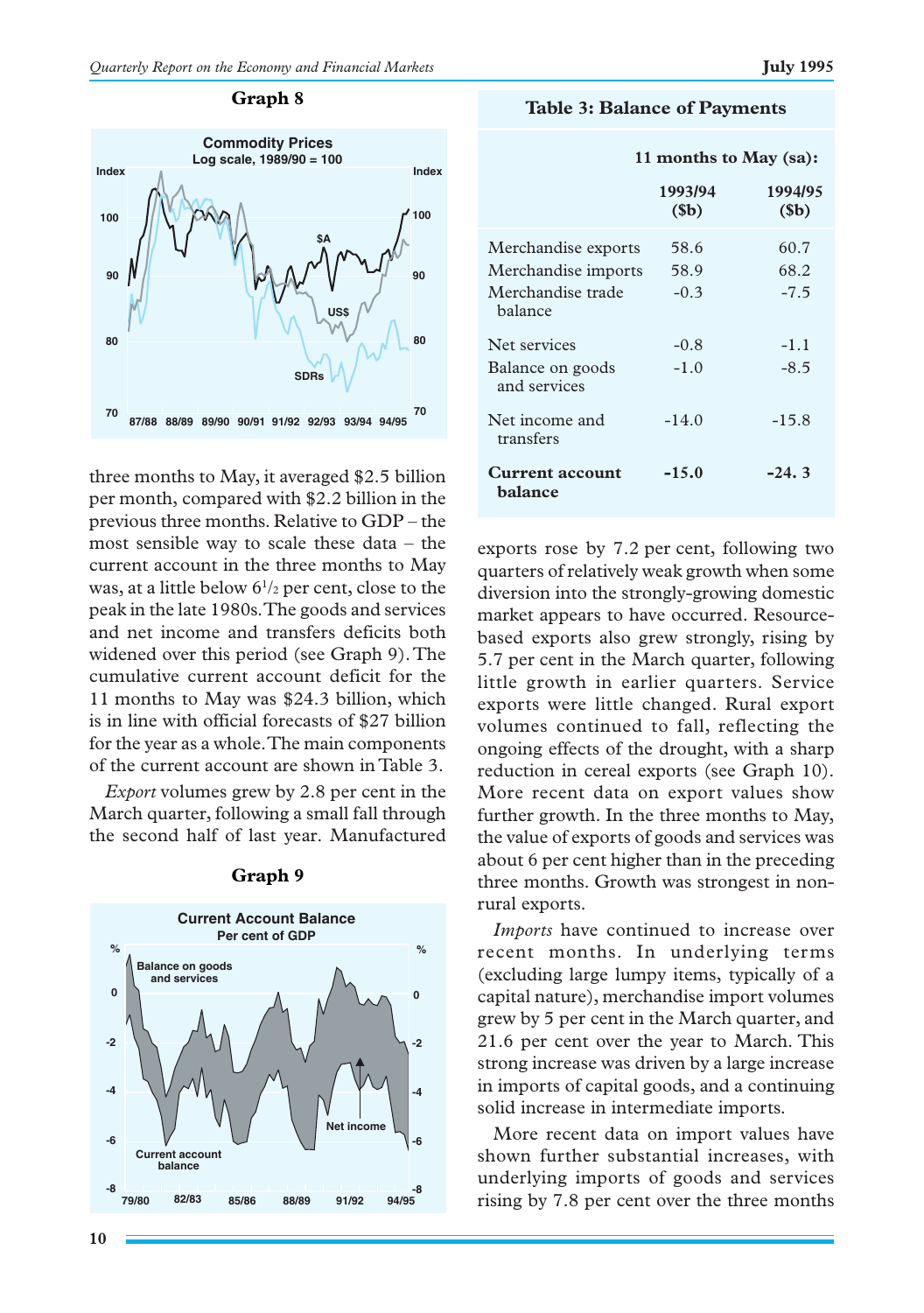# **Graph 10**



to May. Part of this increase, as in the case of export values, reflects the valuation effects induced by the falling exchange rate. While a clear picture is yet to emerge, imports of consumption goods appear to have slowed over the past six months. Growth of services imports have also weakened, while imports of capital and intermediate goods have continued to grow strongly (see Graph 11).

**Imports of Goods and Services 3.5 4.5 5.5 6.5 7.5 8.5 3.5 4.5 5.5 6.5 7.5 8.5 \$B \$B 86/87 88/89 90/91 92/93 94/95 Values Volumes (average of quarter)**

### **Graph 11 Graph 12**

The *net income deficit* has risen in 1995, reflecting higher world interest rates. In the March quarter, it rose by almost \$300 million. In the three months to May, it was higher again by nearly \$250 million. This reflects higher interest rates prevailing around the world over the past year, which affect the net income deficit with a substantial lag.

In the March quarter, Australia's *net foreign liabilities* rose by \$1.4 billion to around \$244 billion, or 54.4 per cent of GDP. Despite equity more than accounting for all of the net inflow in the quarter, the stock of *net equity* liabilities fell by \$2.2 billion to \$77 billion (17.2 per cent of GDP) as the depreciation of the Australian dollar increased the value of Australians' equity holdings offshore. In contrast, *net foreign debt* in the March quarter rose by \$3.7 billion to \$167 billion (37.2 per cent of GDP) (see Graph 12). This was also primarily associated with the depreciation of the Australian dollar, which increased the value of debt liabilities by more than that of assets. The foreign debt service ratio remains low. Net interest payable in the March quarter was equivalent to 11.4 per cent of exports, slightly higher than its trough in late 1993, but a little over half of its peak in 1990.

The year ahead should see some decline in the trade deficit, as slower growth reduces the demand for imports. Equipment investment is likely to continue increasing, but at a reduced pace. Import volumes could slow

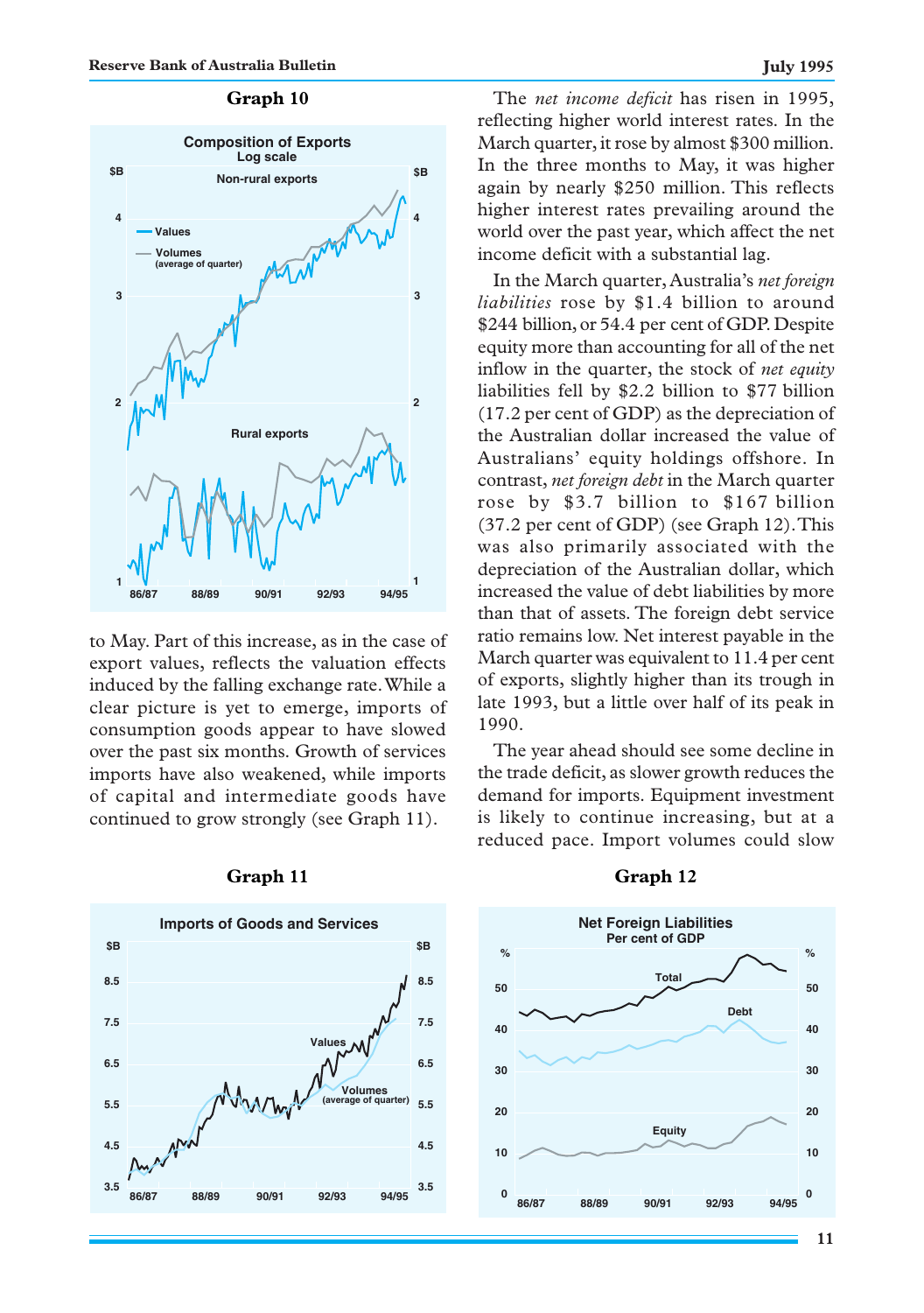substantially, although part of this will be offset by valuation effects if lower levels of the \$A are sustained. The easing of the drought will boost rural exports, and the fall in world interest rates over recent months should also help to contain any rise in the net income deficit.

# **Inflation Trends and Prospects**

### **Recent price data**

The Treasury measure of *underlying inflation* was 0.3 per cent in the March quarter, and 1.9 per cent over the year to March. On this basis, underlying inflation has been in the 2-3 per cent range for about four years. Broader price deflators derived from the national accounts are pointing to similar rates of increase.

The published Consumer Price Index, which is not a good guide to trends in underlying inflation, rose by 1.7 per cent in the quarter and by 3.9 per cent over the year to March (see Graph 13). Over half of the increase in the March quarter can be attributed to the effect of higher interest rates on households' interest payments. Mortgage interest charges increased by 13 per cent and consumer credit charges increased by 4 per cent in the March quarter. These



### **Graph 13**

increases primarily reflected increases in official interest rates in late 1994. In the June quarter, interest charges are expected to make a further, though smaller, contribution to inflation as measured by the CPI. The increase over the year to June is expected to be in the 4-5 per cent range.

While the March quarter outcome provided no evidence of a pick-up in underlying consumer price inflation, increased cost pressures are being felt by many firms. Recent monthly increases in manufacturing input and output prices have been the largest for several years. Increases for *imported input prices* (excluding petroleum), like those for broad measures of wholesale import prices, have picked up markedly in the last three months, largely in response to the depreciation of the exchange rate since December. In April, the prices of imported manufacturing inputs (excluding petrol) and the import price index were, respectively, 10.8 and 4.3 per cent higher than a year earlier, reflecting price rises across a wide range of items (see Graph 14). The prices of domestically-produced materials used in manufacturing are also rising at relatively strong rates. This reflects mainly higher agricultural prices resulting from the drought and the higher world cost of metals, although prices for a wide range of inputs are now rising faster than the average for recent years. Following recent rains, further price rises for some agricultural products are likely as re-building of herds begins to take place.

### **Graph 14**

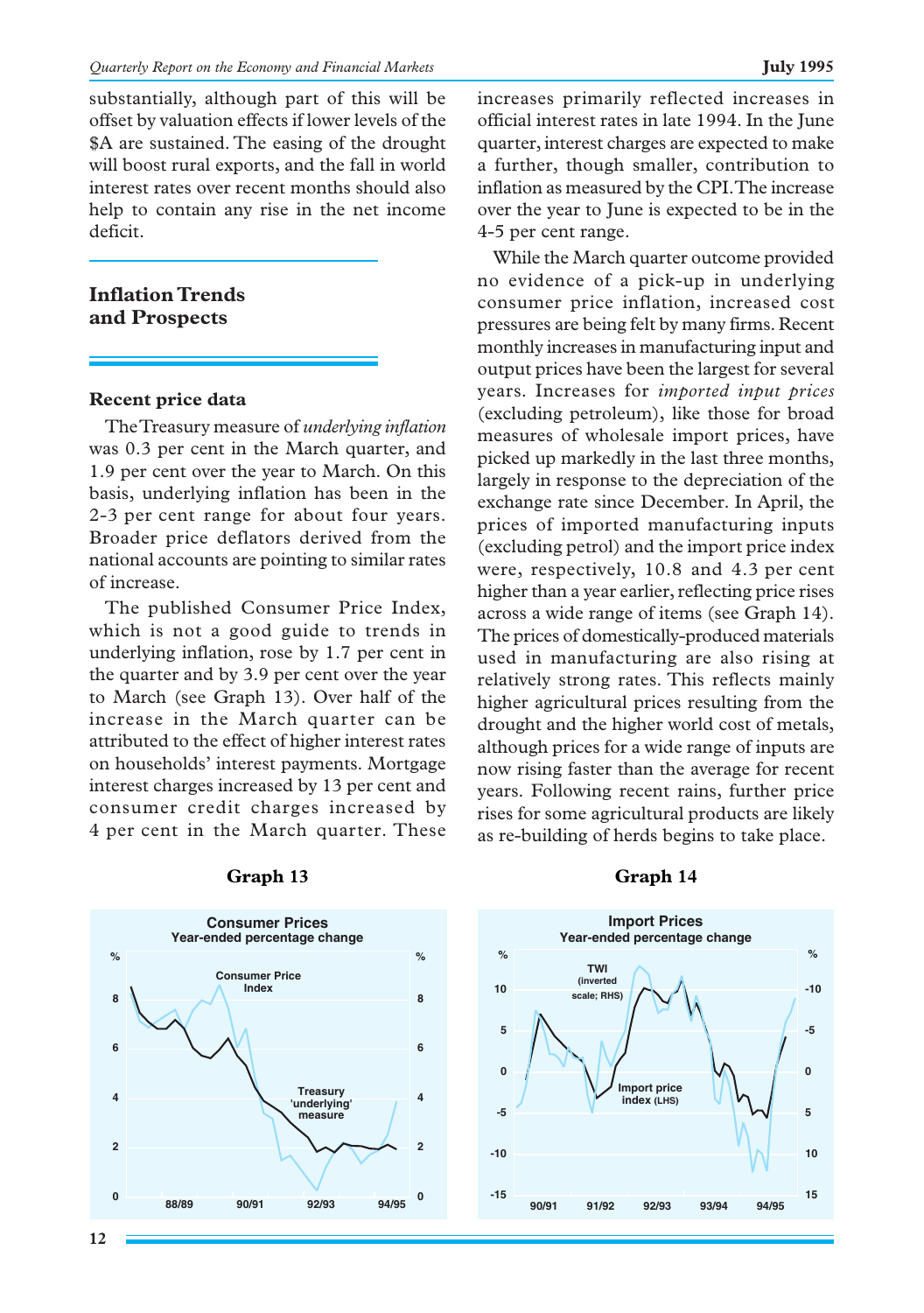Manufacturing *output prices* (excluding **Graph 15** petrol) rose by 4 per cent over the year to April. Once again, price increases for food and base metals were mainly responsible, but prices of 'other' manufacturing outputs have picked up over the past six months (see Graph 15). These trends suggest that manufacturers' margins, which have been at historically high levels over the past couple of years, are starting to be squeezed.

*Oil prices* averaged about US\$19.40 per barrel in the June quarter, about US\$1 higher than in the March quarter. Prices rose early in the quarter with the threat of a shortfall in US supply, but have declined recently in response to the possibility that OPEC countries may boost production to regain lost market share. At the end of June, West Texas Intermediate crude was selling for US\$17.59. The depreciation of the Australian dollar over recent months has led to a substantial rise in



oil prices in \$A terms. In the three months to April, the oil price component of manufacturing inputs rose by 8.7 per cent, and contributed 1.5 percentage points to the

| (Percentage change over year to period shown) |                 |                 |        |                 |  |  |
|-----------------------------------------------|-----------------|-----------------|--------|-----------------|--|--|
|                                               | <b>Mar 1993</b> | <b>Mar 1994</b> | Latest |                 |  |  |
| <b>Consumer Prices</b>                        |                 |                 |        |                 |  |  |
| Consumer Price Index                          | 1.2             | 1.4             | 3.9    | <b>Mar 1995</b> |  |  |
| Treasury underlying measure                   | 2.0             | 2.1             | 1.9    | <b>Mar 1995</b> |  |  |
| Private consumption deflator                  | 1.9             | 1.4             | 2.2    | <b>Mar 1995</b> |  |  |
| <b>Producer Prices</b>                        |                 |                 |        |                 |  |  |
| Manufacturing input prices                    |                 |                 |        |                 |  |  |
| (excl. petroleum)                             | 2.9             | 1.6             | 7.2    | Apr 1995        |  |  |
| of which:                                     |                 |                 |        |                 |  |  |
| domestic                                      | 1.8             | 2.3             | 4.7    | Apr 1995        |  |  |
| imported                                      | 4.6             | 0.4             | 10.8   | Apr 1995        |  |  |
| Manufacturing output prices                   |                 |                 |        |                 |  |  |
| (excl. petroleum)                             | 2.1             | 1.7             | 4.0    | <b>Apr 1995</b> |  |  |
| House-building materials                      | 2.9             | 4.6             | 3.1    | <b>May 1995</b> |  |  |
| Other building materials                      | 0.8             | 1.4             | 3.0    | <b>May 1995</b> |  |  |
| <b>Import Prices</b>                          |                 |                 |        |                 |  |  |
| Import price index                            | 8.4             | 1.1             | 4.3    | Apr 1995        |  |  |
| Imported items in the CPI                     | 1.5             | 2.7             | 2.1    | <b>Mar 1995</b> |  |  |
| <b>Nominal Labour Costs</b>                   |                 |                 |        |                 |  |  |
| Average weekly earnings                       | 2.0             | 2.1             | 3.6    | <b>Feb 1995</b> |  |  |
| Ordinary-time earnings                        | 0.8             | 3.1             | 4.4    | <b>Feb 1995</b> |  |  |

**Table 4: Selected Price and Cost Measures**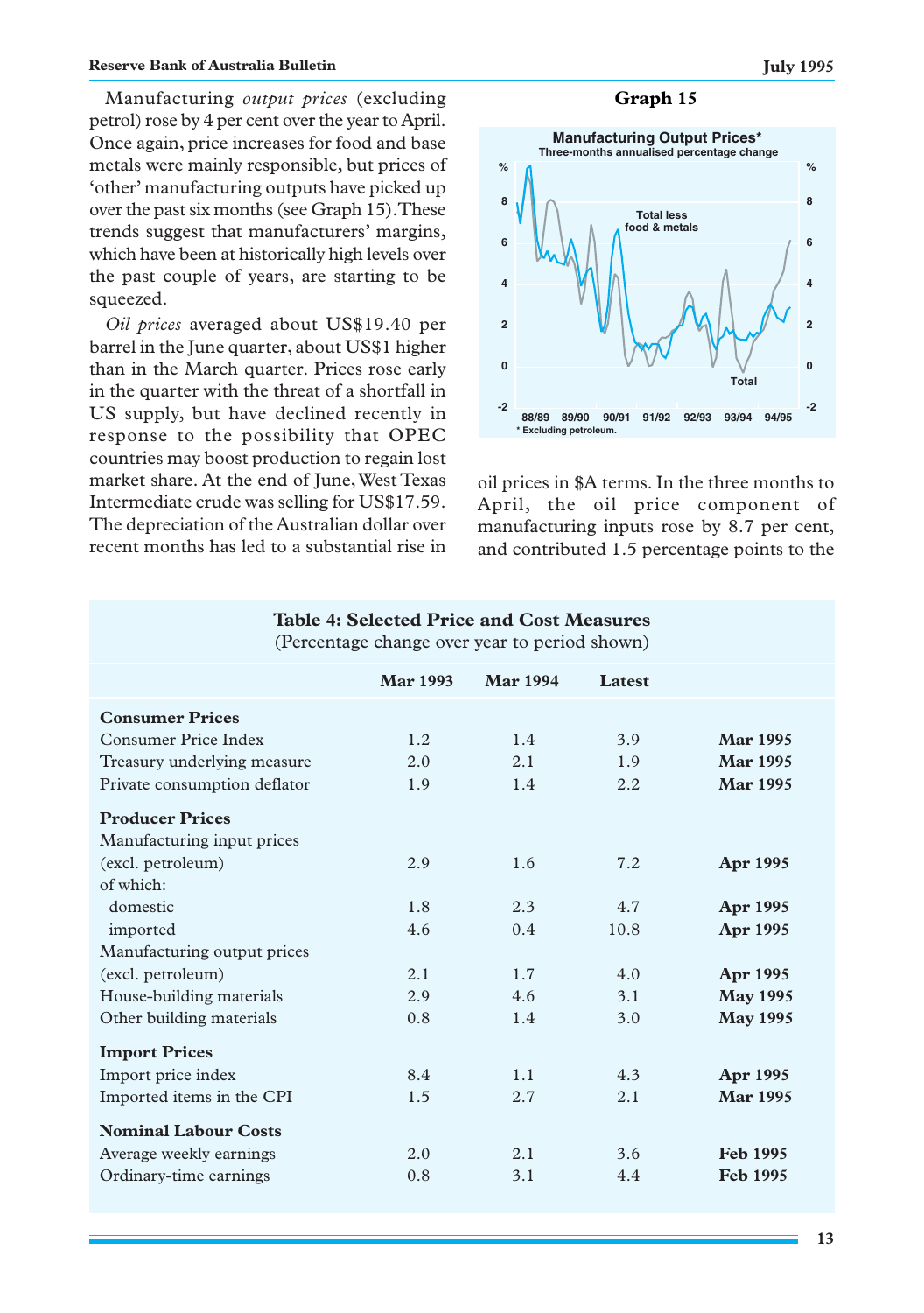4.1 per cent rise in total manufacturing input prices. So far higher oil prices have had a relatively small effect on producer output prices, although some lagged effects can be expected.

The rate of increase in the prices of construction materials, on the other hand, appears to have moderated in recent months. In the case of house building materials' prices, in particular, increases are noticeably below those seen for much of 1994, reflecting the downturn in housing activity. Various price measures are presented in Table 4.

# **Wages and the labour market**

Employment growth has been very strong in the first half of 1995 when a net 150,000 jobs, almost all of them full-time, were created. Over the year to May, employment grew by 350,000 or 4.5 per cent (see Graph 16).

The unemployment rate has fallen to 8.5 per cent in May, compared with 9 per cent in January. The number of long-term unemployed (those unemployed for more than



# **Graph 16**

a year) has fallen by about one-third since November 1993 and currently constitute about 2.7 per cent of the labour force. Encouraged by the strong employment growth, labour force participation has continued to increase, and now stands at 63.7 per cent, up from 63.2 per cent six months ago.

The recent employment data, which are as strong as any seen in this recovery, do not sit easily with signs of slower output growth. Other indicators of the labour market, however, suggest some slowing in employment growth is in prospect. Vacancies, for example, have been at lower levels in recent months. The ANZ Bank's measure of newspaper job advertisements has fallen in three of the last four months, and is down by 6 per cent since November. The ABS measure of job vacancies rose by 4.5 per cent in the three months to May, with private sector vacancies up 9 per cent, but this followed a 21 per cent decline in the previous three months. The DEET measure of skilled vacancies in the three months to June was down by 13 per cent compared with the previous three months. Average weekly overtime hours per employee also have fallen over recent quarters as growth of the economy has slowed.

Although employment growth looks set to slow, the tightening of the labour market over the past year or two appears to have had an effect on labour and staff costs. Earnings data for February indicate that average weekly ordinary-time earnings of full-time adults (AWOTE) increased by 4.4 per cent over the year to February; average weekly total earnings of all employees rose by 3.6 per cent in the same period. Estimates of the split between public sector and private-sector ordinary-time earnings suggest that the pick-up in earnings has been more noticeable in the private sector, rising by 2 per cent (nsa) in the three months to February, bringing the increase over the year to February to 5.6 per cent (see Graph 17). Growth in public-sector earnings has been relatively modest over the past year. Several campaigns are under way at present.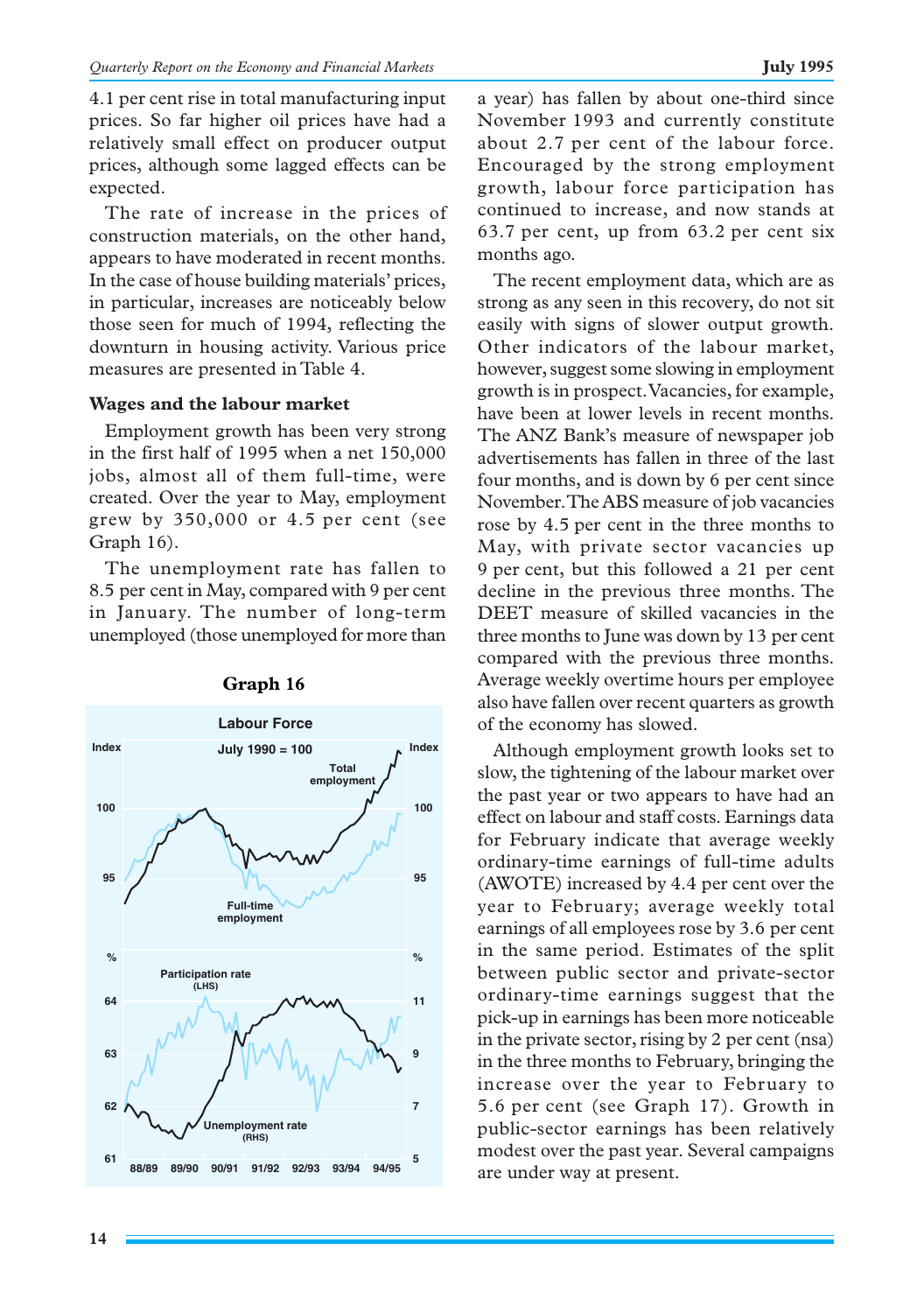

The industry breakdown of wage data in the AWE survey suggests that increases in wages have been largest in construction, manufacturing, transport and storage (each up by about 8 per cent over the last year) and wholesale trade (6.1 per cent). Most of these industries have recorded strong growth in output over the last year, and have also seen industrial campaigns at an industry level and active bargaining at an enterprise level. Managerial and executive salaries have continued to rise slightly faster than the average for all workers. The Cullen Egan Dell Quarterly Salary Review estimates that the base salaries of senior managers increased by 5.9 per cent over the year to March. *Total* remuneration of senior managers, which includes the cost of various fringe benefits, has risen at a slightly slower rate (5.4 per cent).

The national accounts measure of average earnings continues to lag behind survey-based measures of earnings, with the former indicating that average non-farm earnings have risen by only 2.2 per cent over the year to the March quarter. This divergence can be explained largely by recent movements in supplements and irregular payments, which are included in wages, salaries and supplements in the national accounts but not in the average weekly earnings survey. Adjusting for these factors, the national accounts average earnings figures look to be running at annual rates of around 3 per cent.

**Graph 17** Measured on a per hour basis, over the year to March the increase was around 4 per cent.

> Slower output growth, if it results in reduced labour market tightness over the coming year, will be conducive to containing the pick-up in wage and salary growth. It is too early to judge the extent of this reduction at this stage. Looking further ahead, however, the Accord Mark VIII agreement between the Government and the ACTU, announced in June, will be an important factor in conditioning aspirations of wage and salary earners. It contains numerous elements, but a key one, from the point of view of monetary policy, is that the Accord partners have committed themselves to seeking wage and salary outcomes consistent with maintaining an *underlying rate of inflation of 2 to 3 per cent on average over the cycle.*

### **Inflation expectations and outlook**

*Forecasts* for CPI inflation reported by *Consensus Economics* in June remain at 4.3 per cent for 1995 as a whole and have edged down a little, to 4.1 per cent, for 1996. Most private sector forecasts for underlying inflation for the year to June 1996 lie in the range of  $2^{1/2}$  to  $3^{1/2}$  per cent. Consumers' expectations about inflation, measured in the Melbourne Institute Survey, do not appear to have responded to the higher CPI inflation rate to date; the median expectation was 5 per cent in June, and has been in the 4-5 per cent range for several years.

Increased capital expenditure over the last two years, combined with a recent slowdown in the growth rate of sales and output, suggest that *capacity utilisation* has stabilised (or even fallen a little) over the last six months (see Graph 18). This is most pronounced in manufacturing, with the June ACCI-Westpac survey suggesting a distinct fall in capacity utilisation – though it remains at a relatively high level. Fewer firms now report capacity as a major constraint on increasing production. For the time being, at least, the prospect of mounting pressures on available capacity has receded considerably.

The slowing of the economy also lessens businesses' ability to pass on cost increases.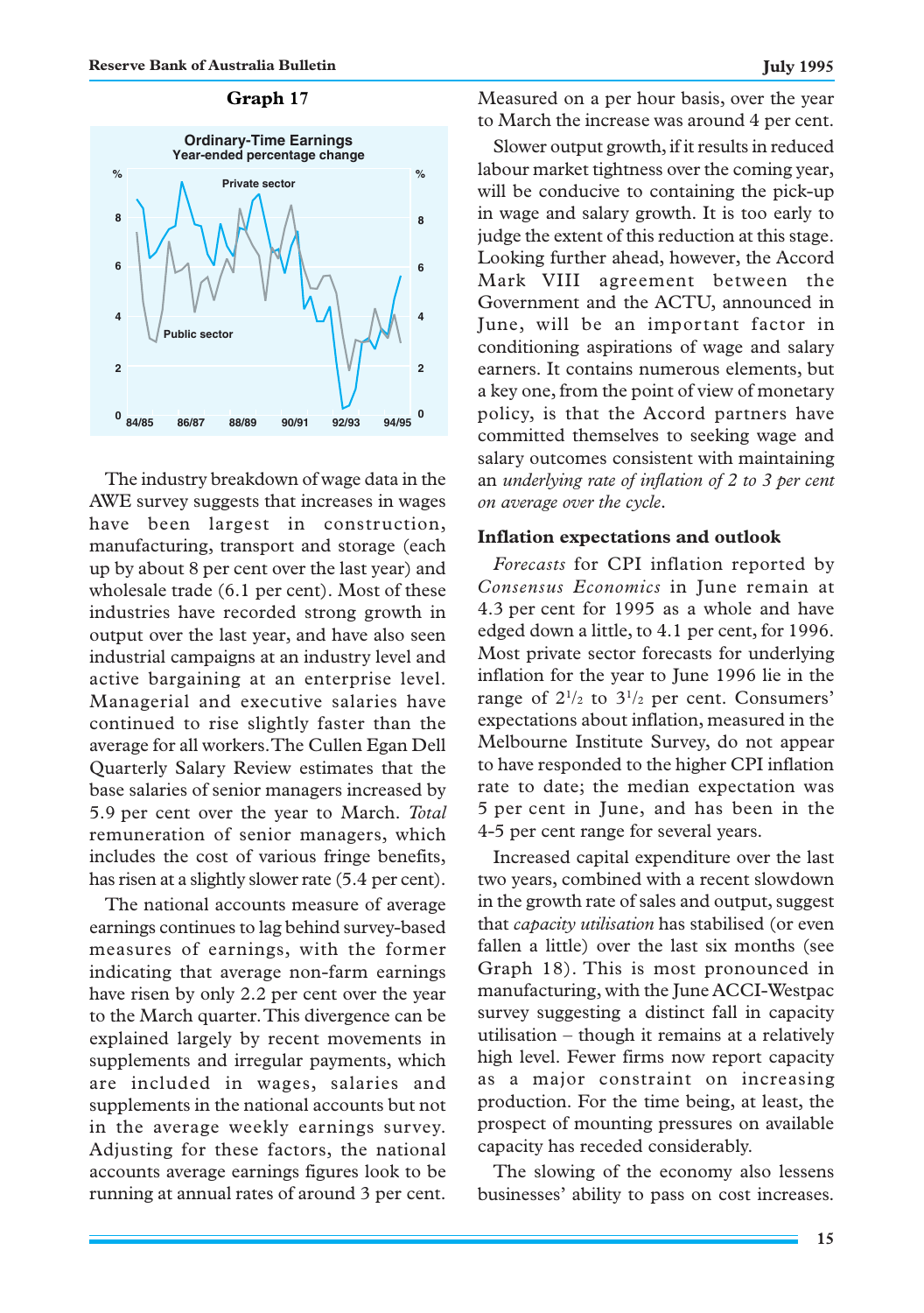# **95 99 77 81 76 82 76 82 0.6 1.0 0.6 1.0 7 5 3 7 5 3 NAB survey (RHS) GDP relative to 'potential' (LHS) Total economy % % Manufacturing % % NAB survey Based on ACCI-Westpac survey Measures of Capacity Utilisation Vacancy rate % % (Per cent of labour force) Insider unemployment rate\* (Inverted scale) % 79/80 82/83 85/86 88/89 91/92 94/95 \* Ratio to the labour force of unemployed persons who have held a full-time job within the last two years. %**

### **Graph 18**

In recent business surveys, a smaller proportion of firms expecting to increase selling prices actually did so than had been the case at the end of 1994.

Costs continue to rise, however, as documented above. The net proportion of firms in the ACCI-Westpac survey reporting increased unit costs rose again in the June quarter, with just under half of the firms surveyed reporting that they faced higher costs (see Graph 19). A slightly lower proportion expect costs to rise in the September quarter.

At the same time, the exchange rate has continued to drift lower. Over the last three months, it has averaged 49.7 against the trade-



weighted index, compared with 54.6 in the last three months of 1994. This has already resulted in a substantial increase in wholesale import prices and further rises can be expected over the next few months. The passthrough into consumer prices will take a good deal longer, and its extent will be influenced by the trend in demand conditions.

Labour costs are increasing faster than a year ago. Productivity improvements in that time have been good, but it may be more difficult to achieve productivity gains as output slows. An easing in labour market tightness should help to ease wage and salary pressures in time, and the Accord will play an important role in containing medium-term pressures. In the short term, however, the momentum built up over the past year has still to run its course.

Finally, the indirect tax increases announced in the Budget will add something to the CPI, including (to a lesser extent) to measures of underlying inflation.

Given these factors, the outlook is for underlying inflation to move up over the coming year, with the prospect that it will temporarily exceed 3 per cent. This prospect has to be factored in, along with the outlook for activity and other relevant factors, to ongoing assessments of the appropriate stance of monetary policy. (An attachment to this article restates the reasons why the Bank focuses on *underlying* inflation).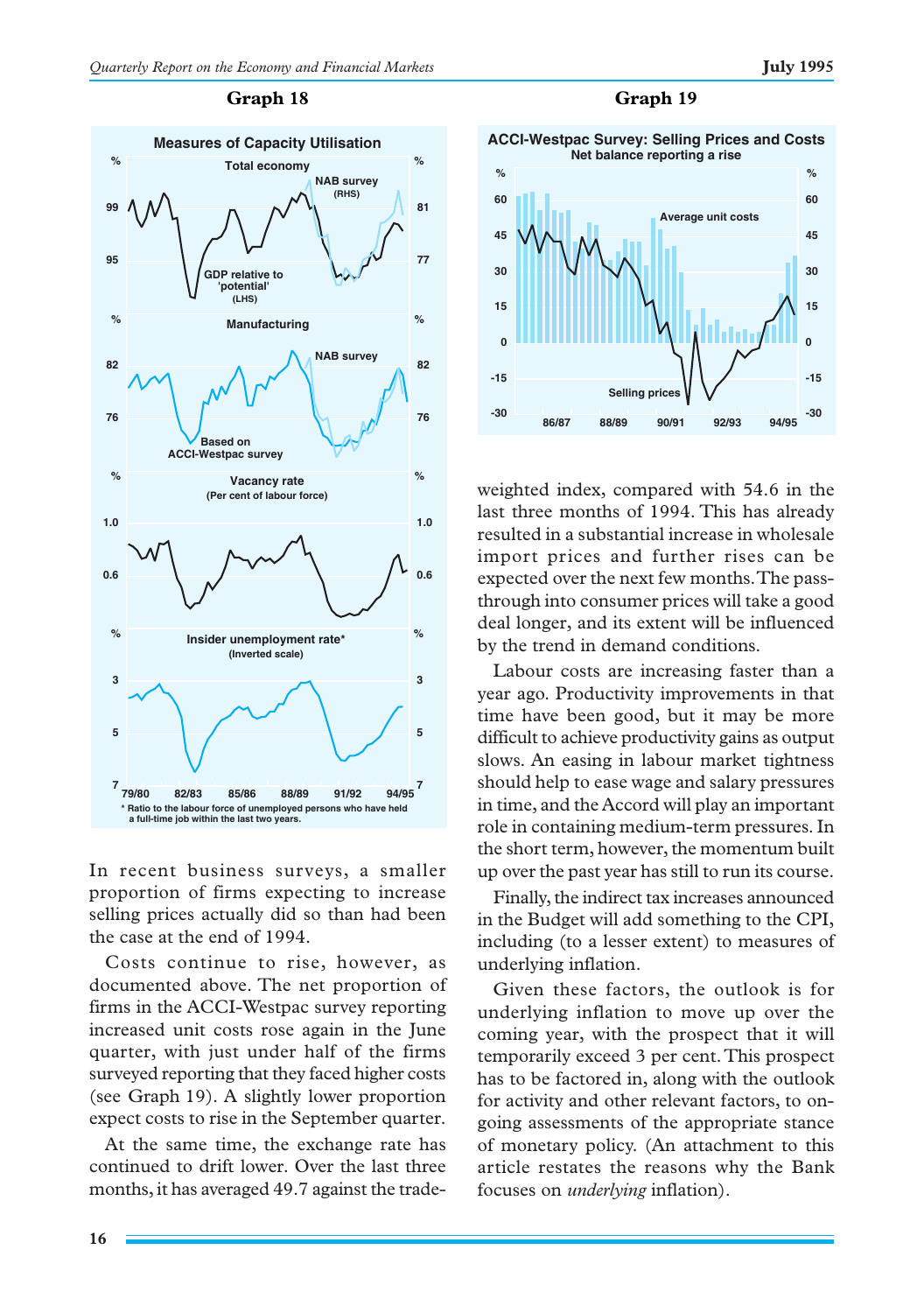# **Financial Markets**

International developments were again the main influence on Australian financial markets in the June quarter, when they exerted generally downward pressure on most interest rates. Of most significance was growing evidence of a slowing in the US economy, which reduced concerns about inflation, and encouraged expectations that US monetary policy might be eased in the months ahead. These expectations were fulfilled on 6 July when the Federal Reserve announced a cut in the Fed funds rate of 0.25 of a percentage point, to 5.75 per cent. Reflecting these developments, US interest rates fell across the board. From end March to 7 July, yields on 10-year bonds fell by 1.2 per cent to 6.0 per cent, and the yield on 90-day bankers' acceptances fell to about 5.65 per cent, a little below the Fed funds rate.

The interest rate structure in the US is now markedly different from that in late 1994. At that time, markets were expecting further significant rises in official interest rates and the yield curve was strongly upward sloping, particularly for maturities out to 2 years (see Graph 20). Now, the yield curve has a negative slope at the short end, and is a lot lower overall.



### **Graph 20**

As has been the pattern over the past eighteen months, developments in the United States again dominated bond markets elsewhere. Bond yields in all major countries fell during the quarter (see Graph 21). In Japan, they fell to very low levels - 2.6 per cent - reflecting not only international trends but the cyclical weakness in the Japanese economy and the continuing gloom about the longer-term problems of the Japanese banking system.

Monetary policy in Japan was eased again early in the June quarter as part of a package of measures aimed at halting the yen's rise and stimulating the economy. The Bank of Japan cut cash rates by 0.5 of a percentage point to 1.3 per cent in mid April. This followed a similar cut in March. Following the Fed's action in early July, the Bank of Japan again lowered cash rates by 0.5 of a percentage point to 0.8 per cent. In Canada, the target for cash rates was lowered by a total of 1.0 percentage point to a range of 6.75-7.25 per cent, in response to evidence of slowing growth, on the back of the slowing



### **Graph 21**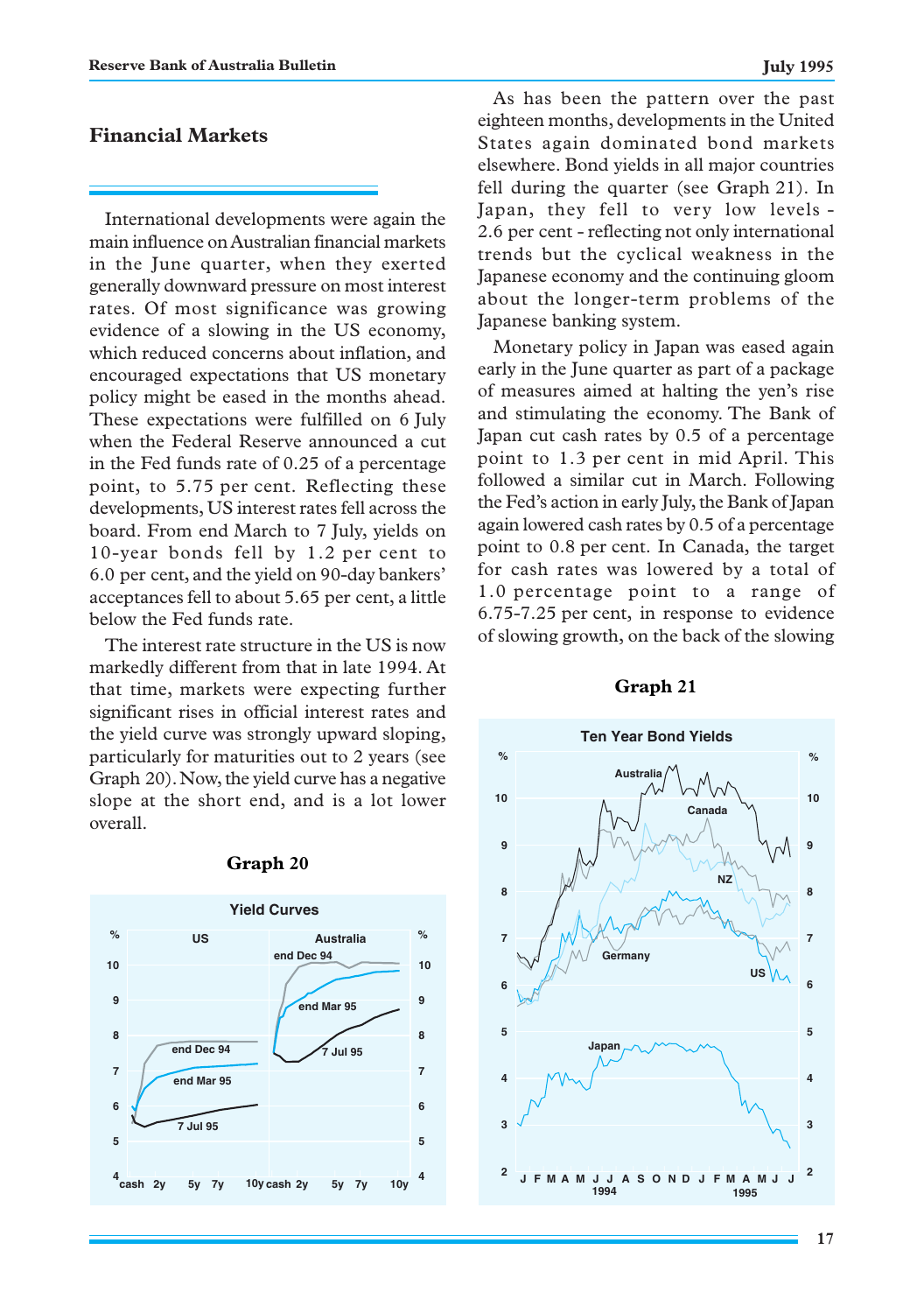in the US. Sweden, Italy and Spain all tightened policy further in response to weak exchange rates and increasing inflation. As downward pressures on their exchange rates abated, authorities in France and Denmark took opportunities to lower official interest rates.

Against this international backdrop, yields on Australian securities fell during the quarter. This influence was reinforced by signs of slower growth in the domestic economy, continuing low inflation, and the May Budget. The Budget was received favourably in fixed interest markets, in part reflecting the projected sharp fall in the volume of new bonds to be issued in 1995/96. Government bond issues in the year ahead are estimated to be about one quarter of the \$20 billion issued in 1994/95.

These positive factors were offset in some degree by concerns about the current account deficit, which were most pronounced at the end of June when the publication of the record May figure saw bond yields rise sharply. Bond yields had fallen from 9.9 per cent at the start of the quarter to 8.75 per cent during June before retracing to about 9.2 per cent. The cut in official interest rates in the United States in early July had a favourable effect on bond yields in Australia which subsequently returned to around 8.75 per cent.

The deterioration in the bond market at the end of the June quarter meant that the differential relative to US bonds was again higher than three months earlier. It stood at about 300 basis points. This compares with 270 points at the end of March, 220 points at the end of December and 60 points in early 1994, before the upswing in bond yields began. Given Australia's low inflation rate (which is significantly below that of the US), the differential should probably be seen essentially as an indication of the unease among investors about Australia's current account deficit.

Yields on short-term securities in Australia also declined through the June quarter as most people began to believe that the interest rate cycle might have peaked (see Graph 22). Early in June, short-term security yields briefly fell

### **Graph 22**



below the cash rate of 7.5 per cent as the possibility of a monetary policy easing was factored in, but this possibility soon evaporated. At the end of the quarter, yields on short-term securities were roughly on a par with the cash rate, in marked contrast to the situation at the beginning of the quarter when 90-day bill yields were at a premium of about half a percentage point to cash. The situation at the end of the quarter suggested a market expectation of steady cash rates over the period ahead. Short-term interest rates were last steady with cash in early June 1994.

Most influences on the exchange rate, both foreign and domestic, were negative during the quarter. Slowing US growth meant a less favourable outlook for commodity prices and reduced expectations of rises in interest rates. While the Budget was received positively in the bond market, this did not carry over to the foreign exchange market. The announcement of the Budget surplus was overshadowed by forecasts of another large current account deficit in 1995/96, and by the imports and current account numbers for May which were released during June.

The Australian dollar ended the quarter at its lowest level since late 1993 in trade-weighted terms (see Graph 23). Since the beginning of 1995, it has fallen by 13 per cent in trade-weighted terms; against the US dollar it has fallen by 8 per cent.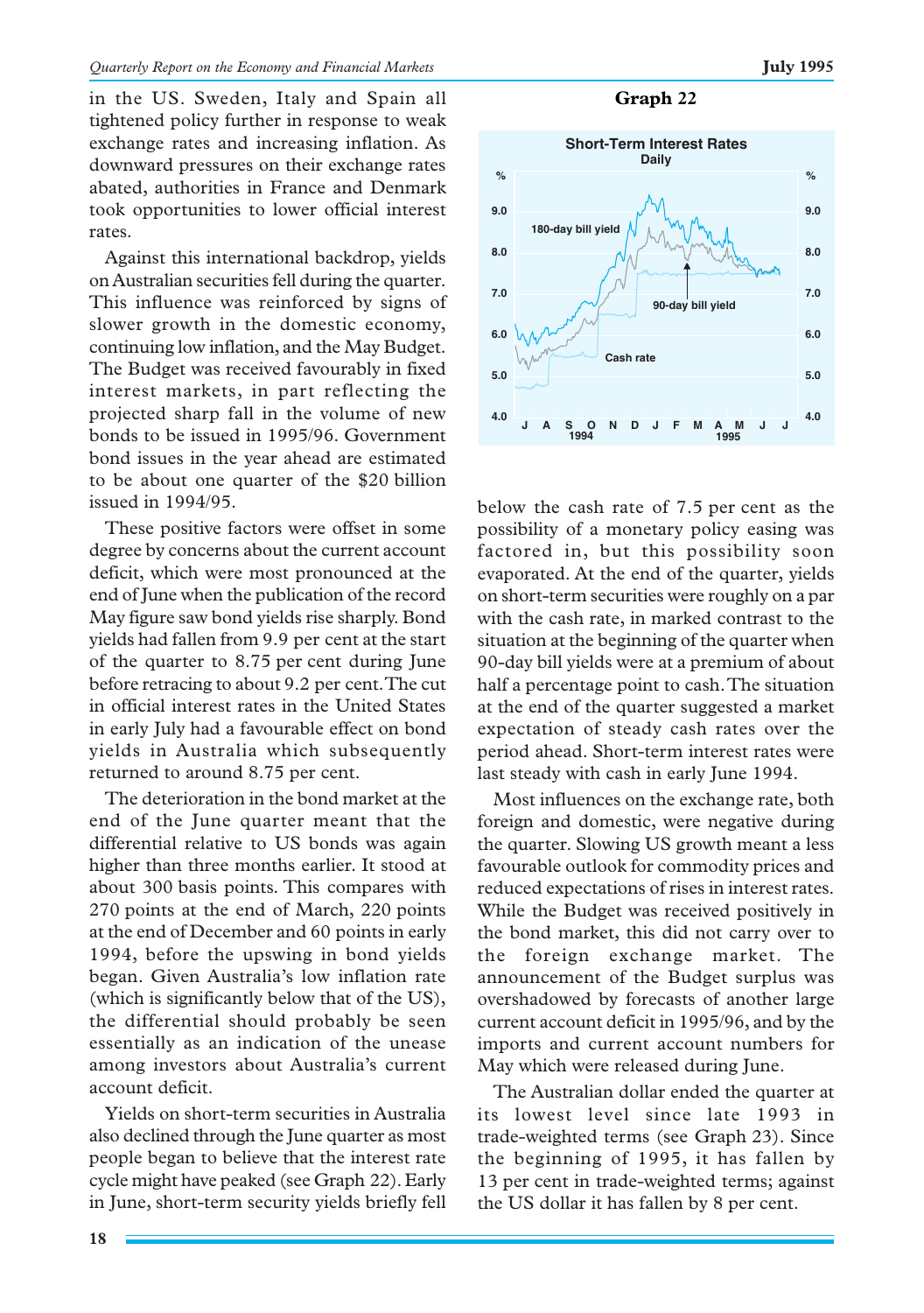### **Graph 23**



The US dollar remained weak during the June quarter, after the sharp falls in the previous quarter (see Graph 24). There was an intense bout of weakness against the yen early in April, reflecting continuing trade tensions between the United States and Japan. Concerted central bank intervention late in May gave some temporary support to the US dollar. Over the June quarter, it fell by over 2 per cent against the yen but rose by 1 per cent against the mark.

Share prices in Australia started the quarter on a positive note after a weak March quarter (see Graph 25), buoyed by the strong US share market and lower bond yields domestically. By budget day, share prices had risen by 9 per cent from the start of the quarter, to their highest level since September 1994. The market reacted negatively to corporate tax increases contained in the Budget, however, and share prices retreated. The fall continued through most of June as investors revised down their expectations of earnings in a prospectively more subdued economy. Concern about the adverse effect on commodity prices of slower world growth was a further negative influence. Nonetheless, the market recorded a net rise over the quarter of 6 per cent, bringing share prices back roughly to where they started the financial year.

### **Graph 24**







In the United States, share prices surged by 10 per cent during the quarter, reaching record highs. The rise in US share prices over the year to June was 26 per cent. In Japan, share prices recorded further sharp falls in response to continuing weak economic activity, the higher yen and concern about the stability of the financial system. Late in the quarter, the *Nikkei Index* fell to its lowest level since August 1992. In net terms in the June quarter, it fell by about 10 per cent and over the financial year Japanese share prices fell by 30 per cent. In early July, share prices in most countries, including most notably Japan, strengthened after the Fed and Bank of Japan cut official interest rates.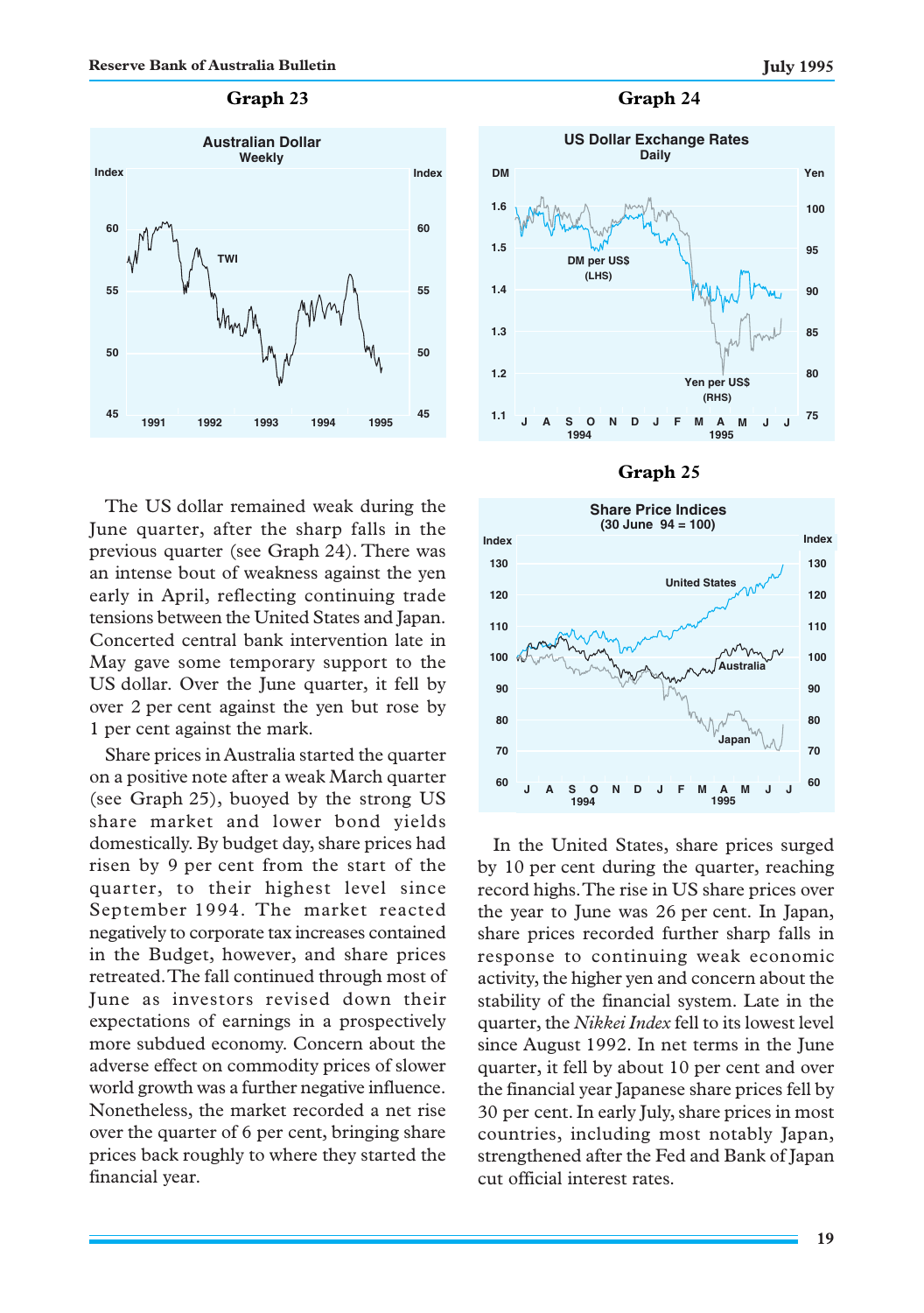### **Monetary and credit growth**

Growth of credit extended to the private sector by domestic deposit-taking intermediaries has picked up a little in recent months (Table 5), after a period of slower growth around the start of the year. Total credit grew at an annual rate of 9.9 per cent over the three months to May, compared with 7.4 per cent over the previous three months.

The strongest component of credit is now personal credit, where the annualised rate of growth picked up to 14.9 per cent over the three months to May. The growth is consistent with solid consumer demand and a longerterm trend to higher levels of household indebtedness, more in line with other countries.

Growth in business credit also has picked up over recent months but remains subdued in comparison with previous cycles. Annualised growth over the three months to May was 7.9 per cent (see Graph 26). Broader measures of credit to business, which include borrowings from abroad, have been weaker than this over the past year.

Growth of housing credit continues to moderate. Over the three months to May, it rose at an annualised rate of 11 per cent. This is broadly consistent with the large falls in new loan approvals for housing in recent months. Lending for housing could receive a modest boost from the recent falls in interest rates for some housing loans.





Interest rates on fixed-rate housing loans fell by about  $1^{1/2}$  percentage points over the quarter on the back of falling bond yields, with banks passing on their lower funding costs. Most banks now offer 3- and 5-year fixed rates below the rates on their standard variable-rate loans; some have cut 'honeymoon' rates which apply during the first year of a variable-rate loan. The predominant 'honeymoon' rate fell by  $\frac{1}{4}$  percentage point to  $8\frac{1}{4}$  per cent, which is about  $2^{1/4}$  percentage points below the predominant standard rate.

Term lending rates for business have also fallen over the quarter, with more banks now making special offers available to business borrowers which are equivalent to discounts

|                    |                 | (Annual percentage rates)       | <b>Table 5: Growth in Financial Aggregates</b> |                 |  |
|--------------------|-----------------|---------------------------------|------------------------------------------------|-----------------|--|
|                    | <b>Nov 1994</b> | 6 months to:<br><b>May 1995</b> | 3 months to:<br><b>Feb 1995</b>                | <b>May 1995</b> |  |
| Credit             | 10.7            | 8.6                             | 7.4                                            | 9.9             |  |
| - housing          | 21.5            | 12.6                            | 14.1                                           | 11.0            |  |
| - personal         | 7.6             | 12.6                            | 10.3                                           | 14.9            |  |
| - business         | 4.2             | 4.8                             | 1.9                                            | 7.9             |  |
| <b>Broad Money</b> | 8.7             | 7.0                             | 4.5                                            | 9.5             |  |
| - Currency         | 6.2             | 5.5                             | 4.7                                            | 6.4             |  |
| $-M1$              | 2.7             | 1.5                             | 1.6                                            | 1.3             |  |
| $-M3$              | 8.2             | 5.9                             | 2.7                                            | 9.2             |  |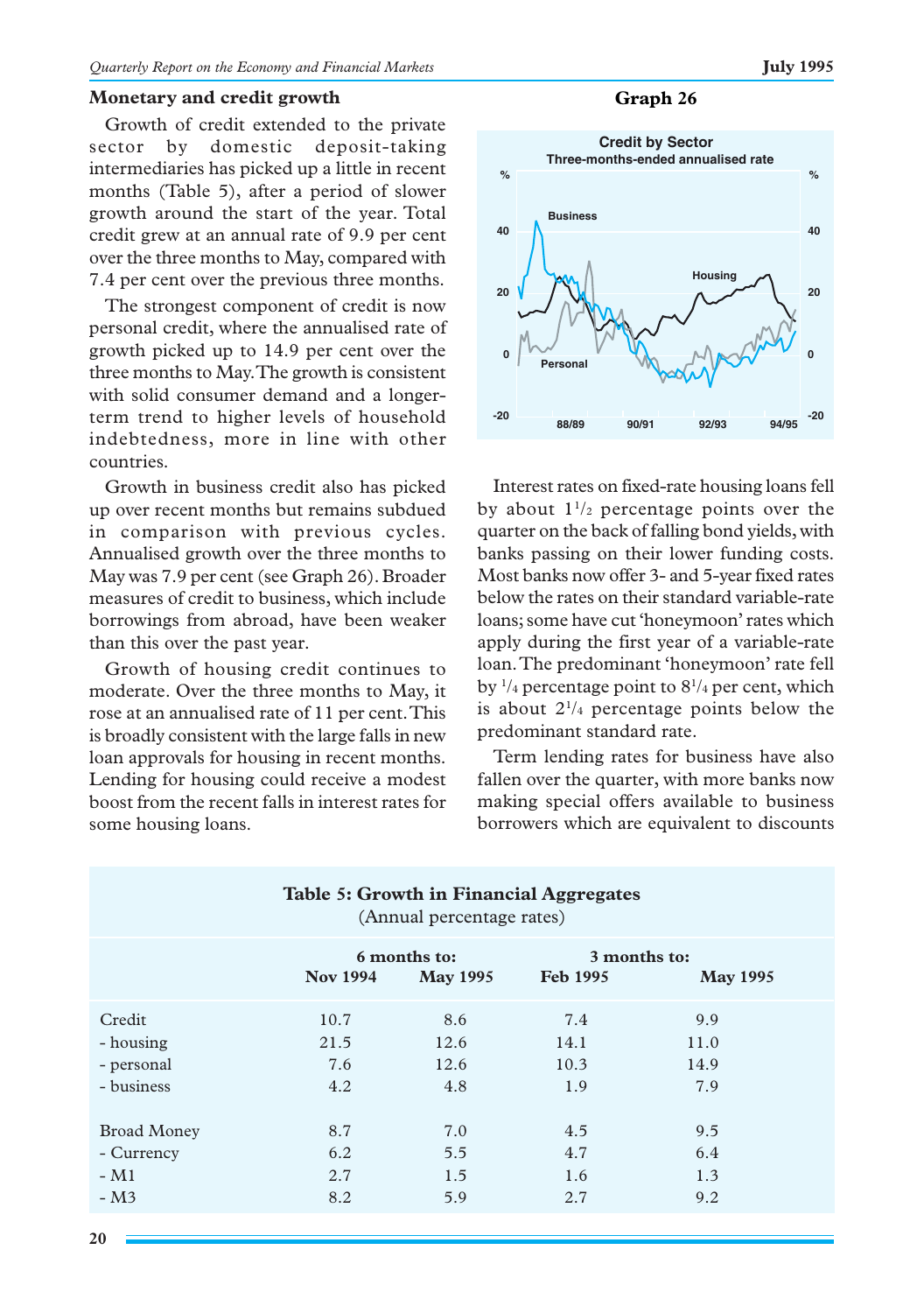on standard variable rates of up to about  $2^{1/2}$  per cent.

Growth in the broad monetary aggregates has been a little stronger over recent months. In contrast, M1, consisting of currency and bank deposits with cheque facilities, has been growing much more slowly since deposit rates began to rise in 1994. A reduction in the extent of reclassifications of deposits from fixed to current accounts has reinforced this slowdown. However, the recent falls in fixed deposit rates could see some pick-up in growth rates of M1 over the coming months. Growth in the key financial aggregates over recent months has been broadly consistent with growth in nominal GDP and movements in interest rates (see Graph 27).

**Graph 27**



**7 July 1995**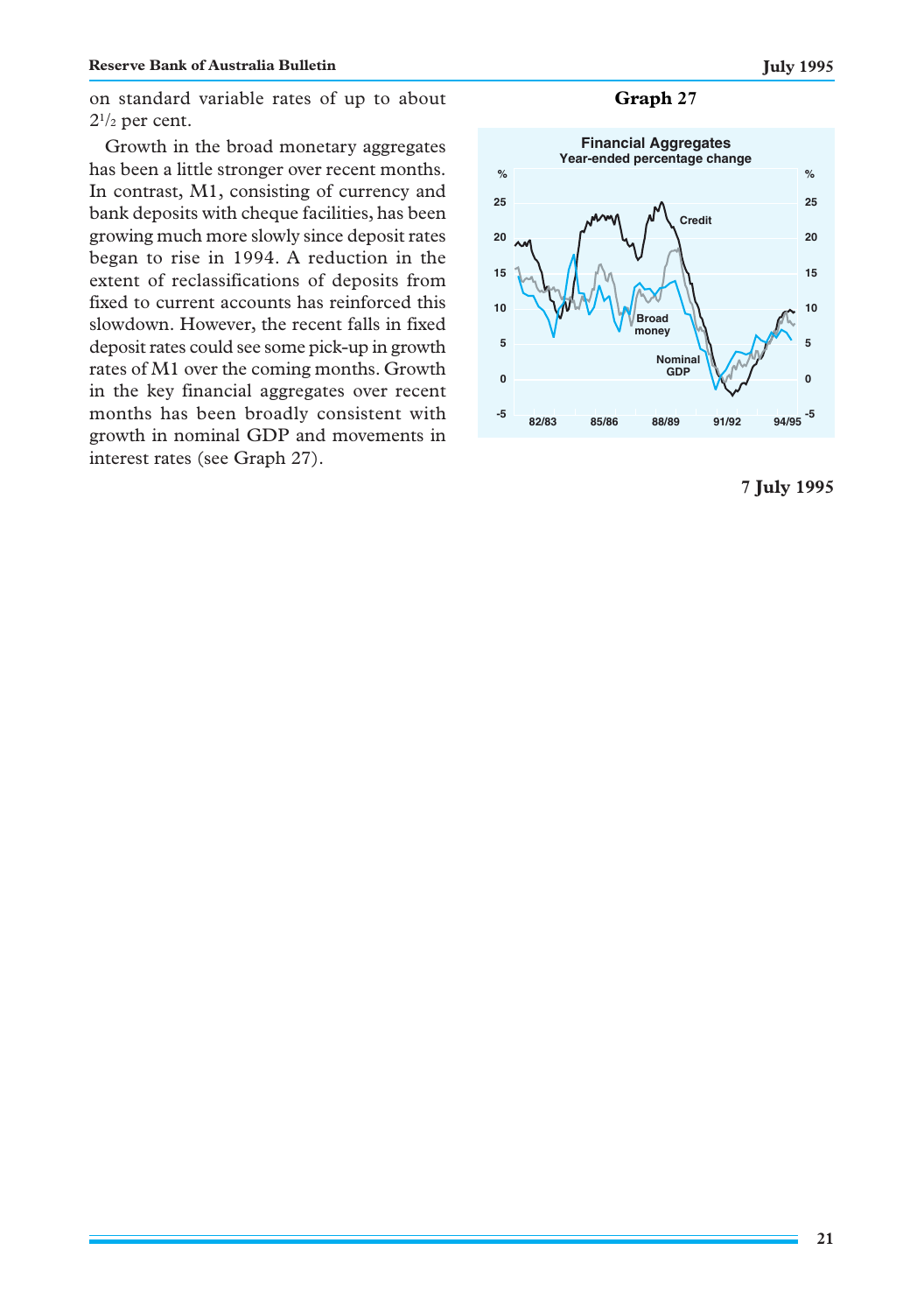# **Attachment: The Focus on Underlying Inflation**

For a number of years now the Bank has argued that an underlying inflation rate, rather than the 'headline' CPI inflation rate, is the appropriate measure of inflation to guide monetary policy and the community's inflation expectations. As in several other countries, the rationale for this is gradually being accepted by the financial markets and the community more generally. The recent Accord agreement represents an important step in the process of moving the focus from headline inflation to the underlying rate.

There is no uniquely 'correct' measure of underlying inflation. Any useful measure should, at a minimum, measure changes in the price of a representative bundle of goods and services of constant quality sold in the domestic economy. It should also accurately reflect the balance between supply and demand pressures in the economy, and be relatively unaffected by the direct impact of changes in administered prices or other government policy decisions. In particular, from the point of view of monetary policy, it should not be mechanically affected by changes in interest rates. Ideally, it should also not be unduly affected by the inclusion of items which are subject to volatile price movements.

The CPI does not qualify, on these criteria, as a good guide to underlying inflationary pressures. It is designed, in fact, to be a cost of living index, which at a conceptual level is not always the same as a pure price measure. One of the CPI's major drawbacks is its sensitivity to interest rates. Interest paid on mortgage and consumer debt accounts for about 9 per cent of the CPI, and with the preponderance of variable rate debt in Australia, shifts in nominal interest rates, in either direction, can change headline inflation rates significantly and obscure underlying price movements. The interest rate increases in the second half of last year directly added about 1.3 percentage points to the annual CPI inflation rate for the March quarter.

The exclusion of the direct effect of changes in interest rates from a measure of underlying inflation should not be controversial. For a start, even though there is no doubt that interest rate increases add to the *financing* cost of purchasing a basket of goods, households do not derive benefit from their 'spending' on interest payments; rather, they benefit from the goods and services that the interest payments are financing. It is the prices of these goods and services that should be included in a measure of underlying inflation. For example, if housing is to be included, it would be preferable to include the price of housing services, not interest rates, in an underlying price index. This approach is used for the CPI in a number of countries – including the US, Japan and Germany – where the price of housing services is captured using data on housing rents. In countries which include financing costs in the CPI, price indices excluding interest rate effects are usually calculated and published by the official statisticians. It is these measures which are the focus of monetary policy in those countries.

Secondly, it would clearly be inappropriate for monetary policy, in seeking to control inflation, to respond to changes in CPI inflation that were the direct result of earlier policy adjustments. Any initial increase in interest rates designed to counter inflationary pressures feeds through mechanically into higher CPI inflation. If headline inflation guided monetary policy then this would require a further policy response. This would set in train an unsustainable and perverse process in which higher and higher interest rates would be required to counter measured CPI inflation, even if underlying inflation pressures were falling.

The CPI has other shortcomings as a guide to genuine inflationary pressures from the perspective of monetary policy. These include its susceptibility to the effects of changes in indirect taxes and government-determined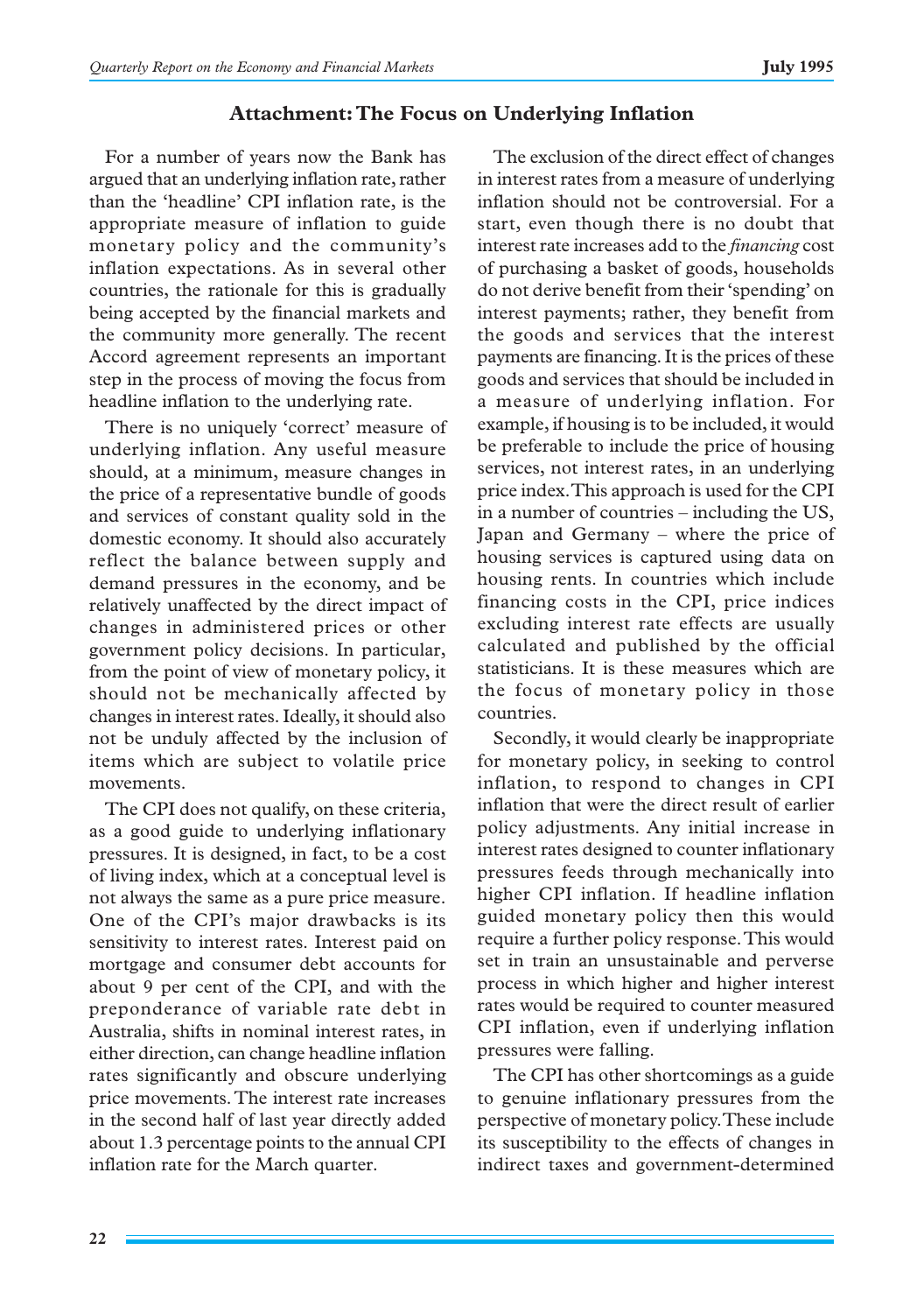### **Reserve Bank of Australia Bulletin July 1995 July 1995**

charges. Such changes affect the CPI inflation rate, even if underlying inflationary pressures in the economy are unchanged. Once again, it is not appropriate for monetary policy to respond to such changes, although policymakers should respond to the second round effects of any tax changes that occur.

Similarly, it would be inappropriate for policy to respond to temporary movements in prices that reflect particular short-term market conditions but do not signify lasting price pressures. The CPI can be significantly affected by large, often temporary, movements in the prices of a few items that reflect seasonal influences or other temporary factors. The effects of the recent drought on some rural prices is a good example. Beef and veal prices fell over the 9 months to March, putting downward pressure on prices. These prices are likely to rise in the next couple of quarters as the drought breaks and farmers compete for stock to rebuild their breeding herds. Such price movements affect households' cost of living, but their volatility over short periods obscures, rather than reveals, the underlying trend in prices.

Because of these problems with the CPI inflation measure, some measure of underlying inflation is necessary for monetary policy purposes. These are often compiled from the same basic data as the CPI. The consumption deflator derived from the national accounts is sometimes used as a guide to underlying trends. Other series, such as the widely-used Treasury measure of underlying inflation, are based on the exclusion from the CPI of certain conceptually inappropriate or volatile items. A slightly different approach is to give relatively smaller weight to any price which is rising or falling in an extreme way. The 'weighted median' and 'trimmed mean' measures use this method.

The Bank has examined these (and other) measures (see the August 1994 *Bulletin*). Each has its own strengths and weaknesses. All of the underlying measures, however, point to very similar price movements over recent years, with underlying inflation consistently in the 2-3 per cent range and, on most measures around 2 per cent, for nearly 4 years (see Graph 28). While there is no perfect measure of underlying inflation, the Treasury measure has the advantage of being the best known over a long period, and is calculated and published by the Australian Bureau of Statistics.

### **Graph 28**



The Treasury measure (like others) is not completely immune, however, from distortions associated with changes in indirect taxes. Shifts in excises on tobacco and alcohol do not affect the Treasury measure, but broader increases in sales taxes, or increases in sales taxes on items such as cars, as in the May budget, will have potential effects which need to be borne in mind. These effects, which will be significant over the year ahead, cannot easily be removed from the measure. Rather, they are best seen as one reason why underlying inflation may legitimately be temporarily higher than the 2 to 3 per cent objective, without requiring a response from monetary policy.

The Bank's focus on underlying inflation has attracted some criticism. One is that certain items which do affect the cost of living of ordinary people are removed when calculating underlying inflation. Over short periods of time, the CPI inflation rate and measures of underlying inflation can diverge